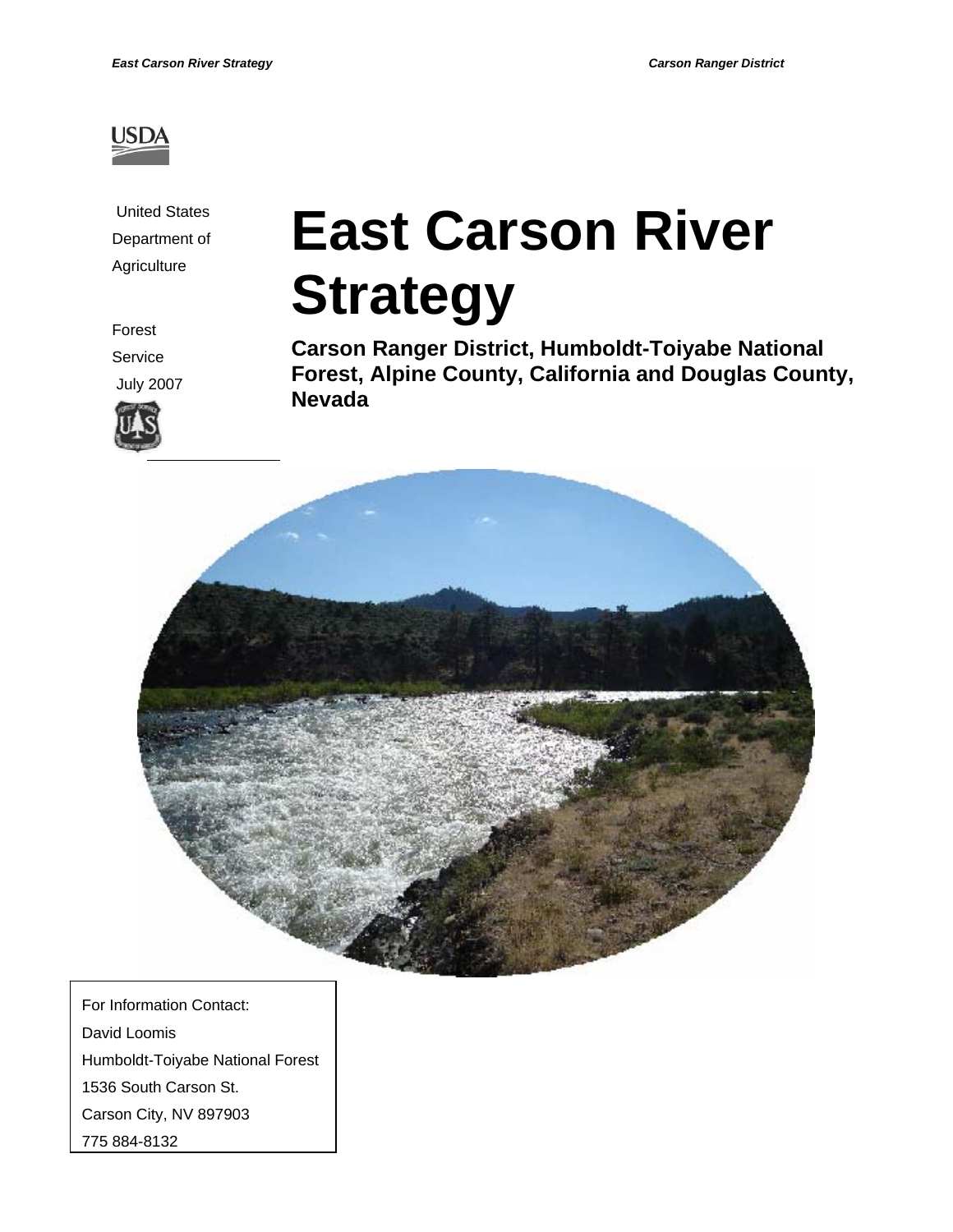The U.S. Department of Agriculture (USDA) prohibits discrimination in all its programs and activities on the basis of race, color, national origin, gender, religion, age, disability, political beliefs, sexual orientation, or marital or family status. (Not all prohibited bases apply to all programs.) Persons with disabilities who require alternative means for communication of program information (Braille, large print, audiotape, etc.) should contact USDA's TARGET Center at (202) 720-2600 (voice and TDD). To file a complaint of discrimination, write USDA, Director, Office of Civil Rights, Room 326-W, Whitten Building, 14th and Independence Avenue, SW, Washington, DC 20250-9410 or call (202) 720-5964 (voice and TDD). USDA is an equal opportunity provider and employer.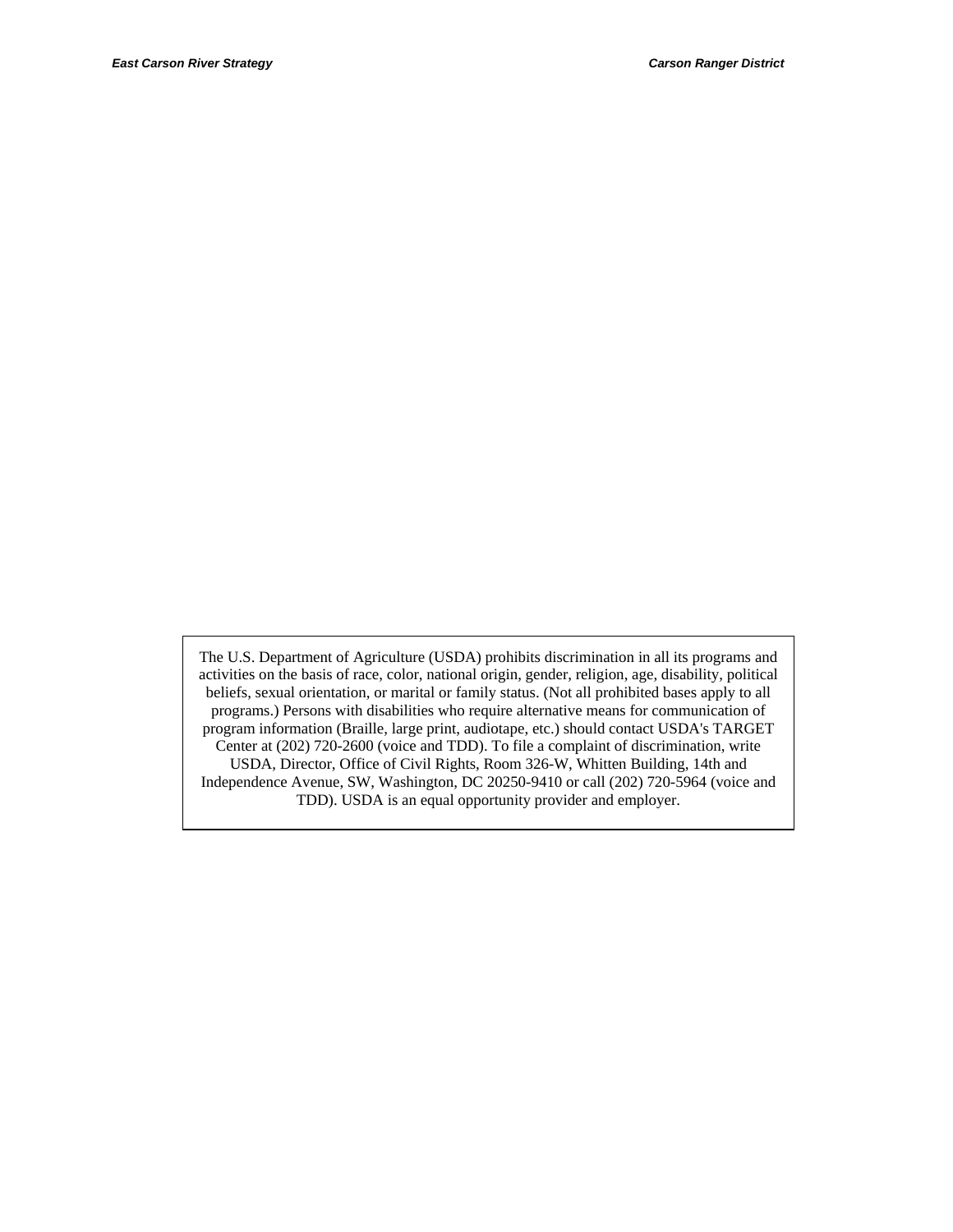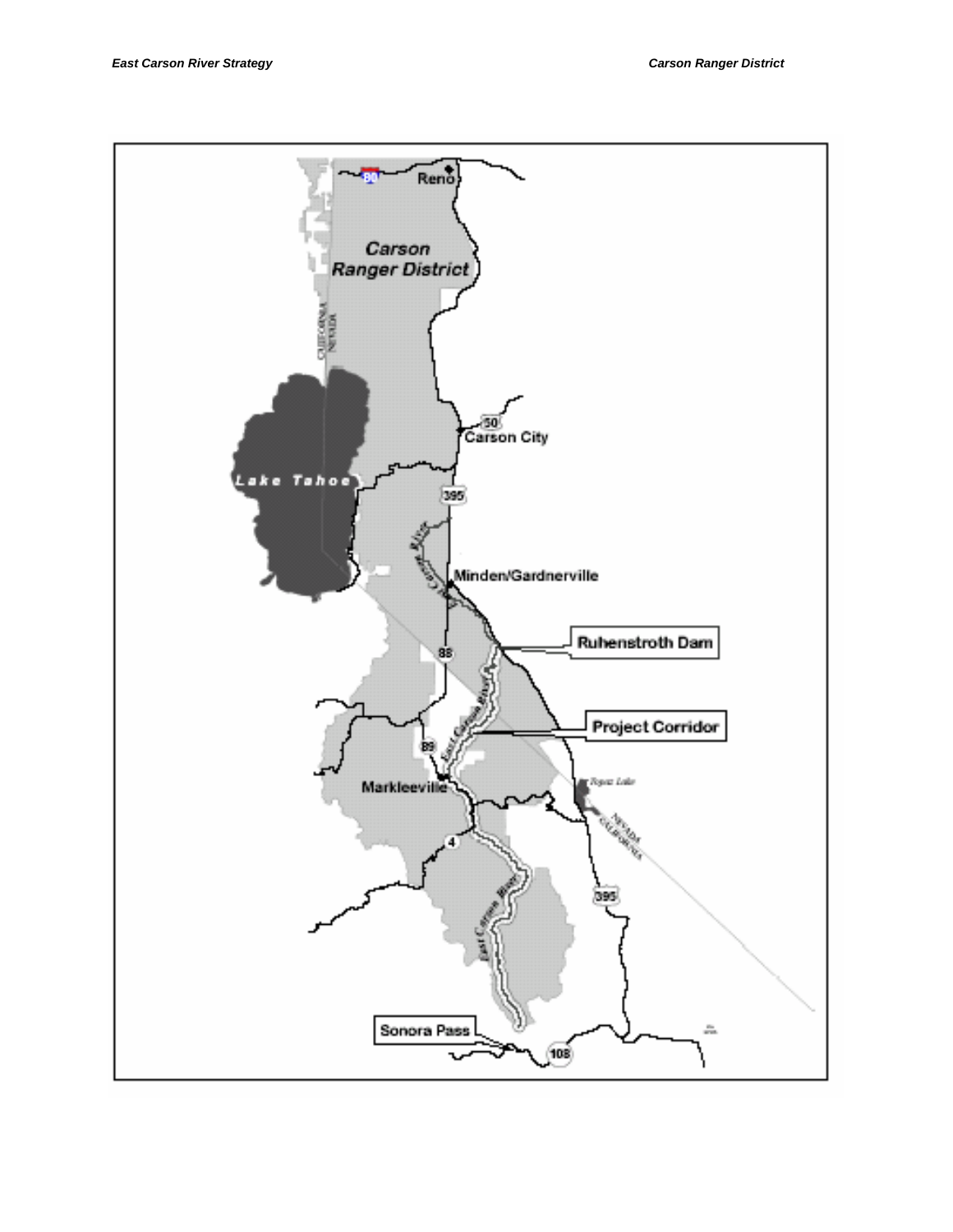# **Table of Contents**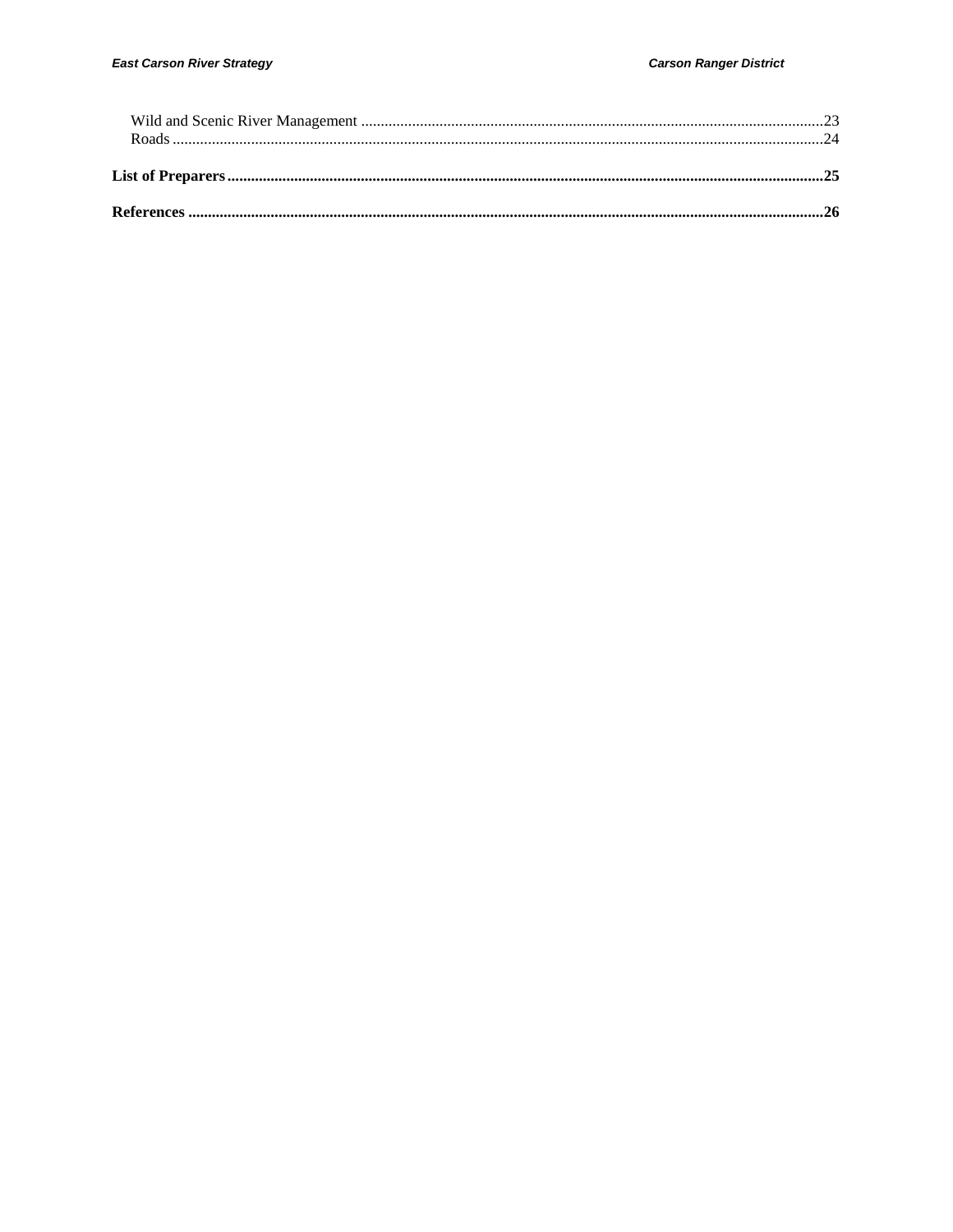# **Executive Summary: East Carson River Strategy**

**Carson Ranger District, Humboldt-Toiyabe National Forest, Alpine County, California and Douglas County, Nevada** 

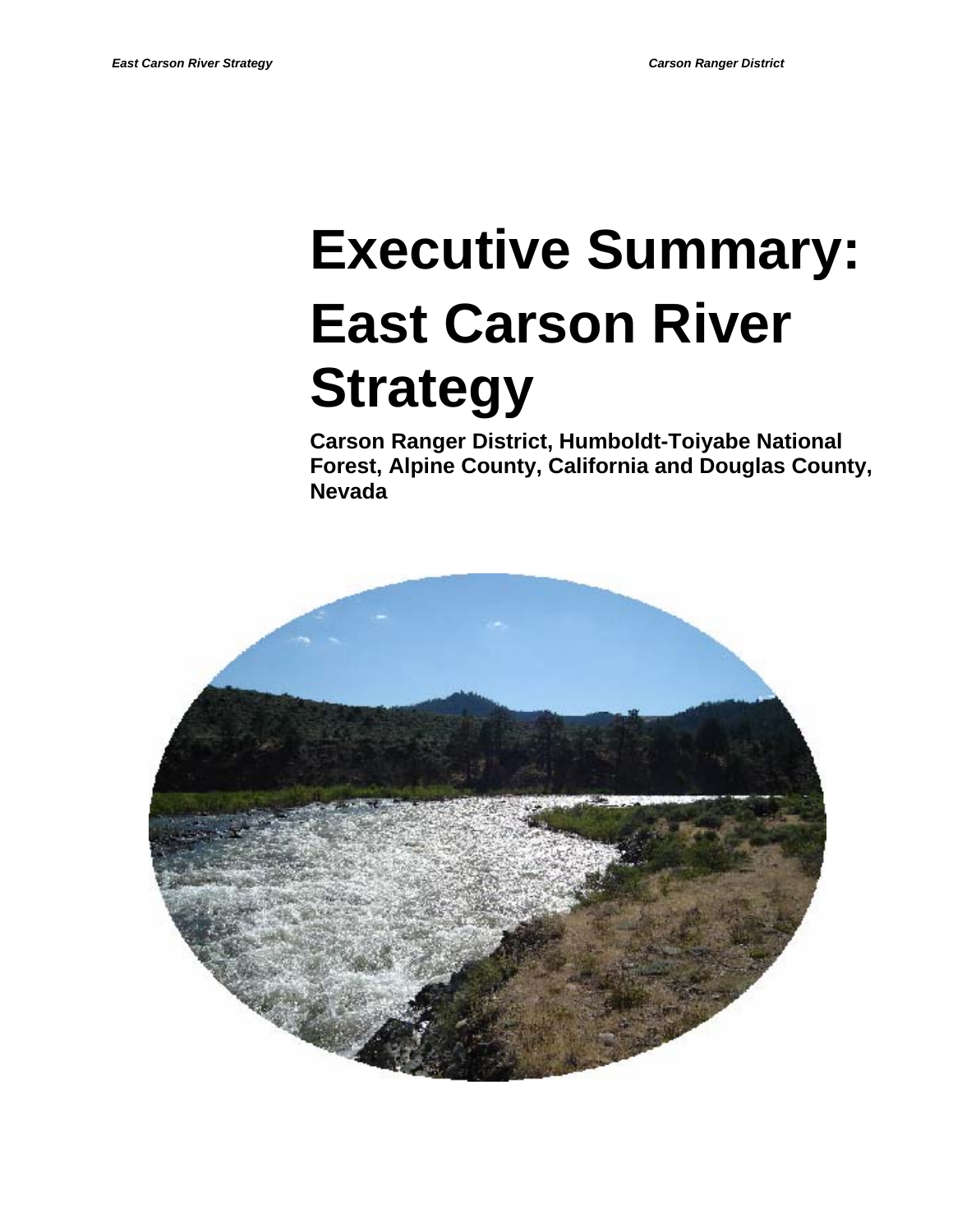## **Executive Summary**

## *Objective*

This strategy lays out a solid plan of action for enhancing the management of National Forest System lands and details a vision for the future of the East Carson River country. The strategy outlines recommendations for enhancing recreational experiences, ecosystem functions, transportation, and the scenic beauty of this area. It provides information for site-specific decisions, sets priorities for management actions, and identifies special situations needing attention. While it does contain specific recommendations, it does not make final decisions. Any site specific action that would be undertaken as a result of these recommendations will require compliance with the National Environmental Policy Act that includes an environmental analysis and opportunities for public comment.

descends through a variety of mountain, meadow, and canyon habitats into the sagebrush and desert shrub of the Great Basin in Nevada. It is recognized as only one of two major free flowing rivers on the eastern Sierra. The study section flows approximately 52 miles from the Carson-Iceberg Wilderness in Alpine County, California into Douglas County, Nevada.

The river passes through the Carson-Iceberg Wilderness on the Humboldt-Toiyabe National Forest, BLM, other Forest Service lands, private, California Fish & Game lands and traditional Washoe Tribal lands.

The 10.2 miles from Hangman's Bridge on CA Route 89/4 south of Markleeville downstream to the State line is designated "scenic" under the California Wild and Scenic Rivers Act. Scenic river segments are defined as "free from impoundments, with shorelines or watersheds still largely primitive and shorelines largely undeveloped, but accessible in places by roads".

## *Background*

The East Fork of the Carson River originates in a glaciated alpine valley at the base of 11,500 ft Sonora Peak, near the border of Alpine and Mono counties in California. It drops steeply from the rugged alpine country of the Sierra Crest to the pastoral lowlands of Carson Valley where it joins with the West Fork to form the main stem of the Carson River. It



**Figure 1: Headwaters of the East Carson near Sonora Pass**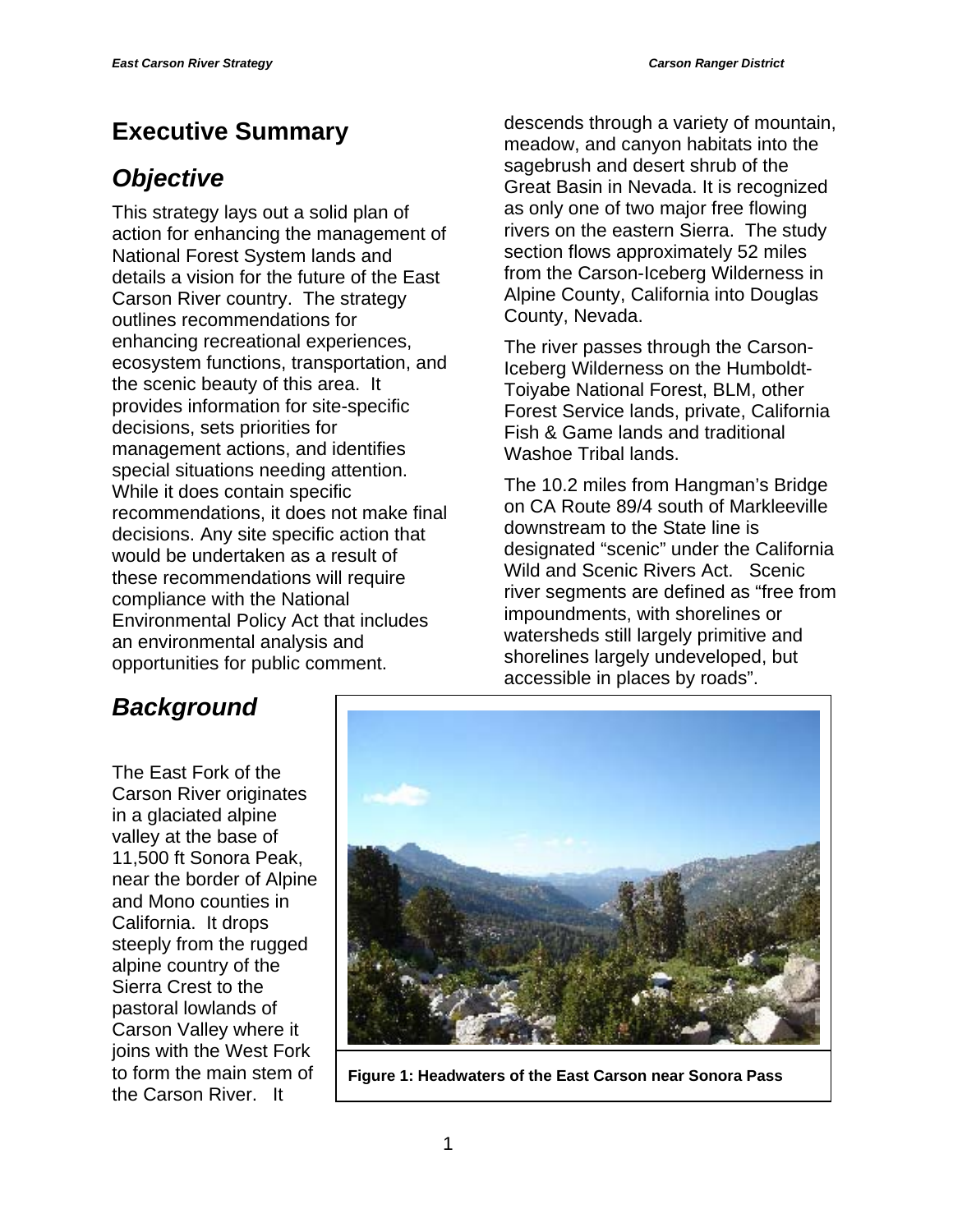The wide range of vegetation communities along the East Fork of the Carson River creates a mosaic of landscapes which are both biologically diverse and highly valuable to a variety of wildlife species. Beginning from the upper reaches of the river to its confluence with Wolf Creek, vegetation includes primarily wet meadow riparian interspersed with mixed conifer and aspen. A pure strain of Lahontan cutthroat trout, a threatened species, occupy approximately five miles of the River from the headwaters to Carson Falls.

Stretching north to Hangman's Bridge, the riparian canopy becomes fairly open and intermittent and is dominated primarily by cottonwood and willow. Bald eagles have been observed perched in the cottonwoods in this area while foraging in the river. From Hangman's Bridge north to the Ruhenstroth dam, the river corridor contains a patchy distribution of mixed aged willow/alder shrublands expanding into upland communities of sagebrush, bitterbrush and mahogany. River otters are known to occur in this section of the River and much of the upland shrub communities are utilized by the Turtle Rock and Carson River deer herds as important winter range.

The East Carson country has a rich cultural heritage. People have occupied of the eastern Sierra Nevada for 12,000 years. Through out this time people have used areas within and surrounding the East Fork of the Carson River for habitation, hunting, gathering plants, mining, and spiritual reasons.

*As the first leaves appeared in the warming sun my People went high into the mountains, to the headwaters of the Carson River and to Tahoe, the big lake in the sky. In these places they would hunt with their bows for deer and mountain sheep, forage highland plants, and net trout in the clear alpine waters.* 

*Washoe Village Elder*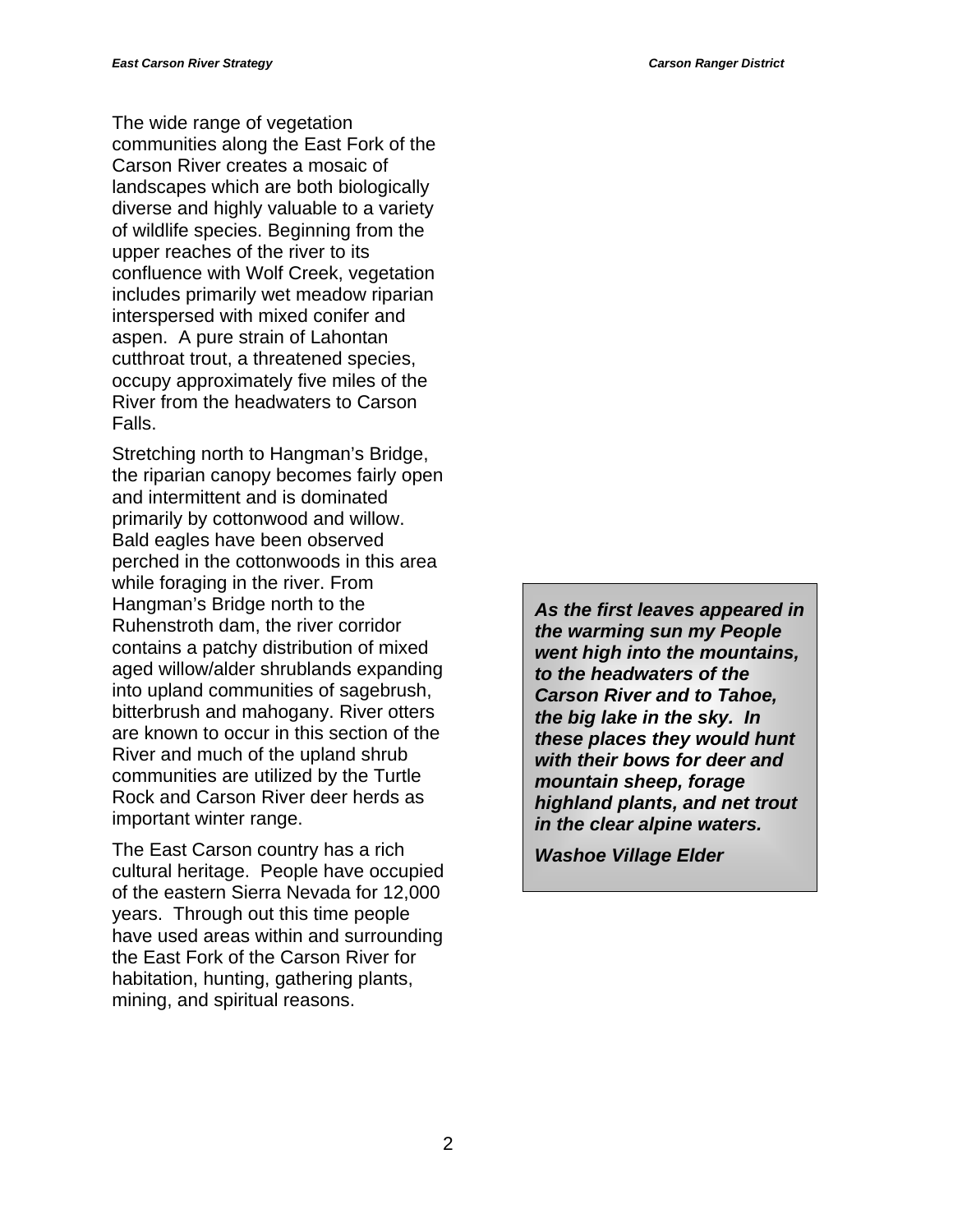## *What We Found:*

Based on our analysis we have identified the following topic areas:

1) Recreation; 2) Wildlife/Plant Habitat; 3) Fish and Amphibian Habitat 5) Watershed Resources; 6) Heritage Resources; 7) Wild and Scenic River Management

## **Recreation**

#### **Current Situation**

The East Carson River country provides a wide variety of recreation opportunities, but is declining in quality due to overuse in some areas. Use of the river corridor for day use is the predominant recreation use. This includes floating during the spring runoff season, off-highway vehicles, hunting,

and fishing outside the Wilderness.

 Overnight camping is increasing both during the float season as well as at other times of the year where motorized vehicles can drive to the river. An increase in user created camping sites, fire rings, trash, and new or expanded impact areas from additional use is occurring, particularly at the hot spring area in Alpine County.

#### **Recommendations**

• **Reduce sanitation problems along the river by closing the overflowing unmaintained pit toilet at the hot springs.** 

**Establish a requirement to pack out human waste.** 

- **Enhance signage along the river, at vehicle access points, and at the put in and take out areas for rafting.**
- **Protect the main Hot Springs area by providing overnight camping opportunities in other areas. Allow for current pool development at the Hot Springs that are natural in appearance and compatible with the natural character of the River corridor. Protect the Hot Springs from overuse by educating visitors that no new permanent pools, benches or other structures will be constructed at any of the hot springs in the river corridor.**



• **Protect stream banks and water quality by establishing camping at designated sites only downstream from Centerville Flat. Clearly sign these sites.**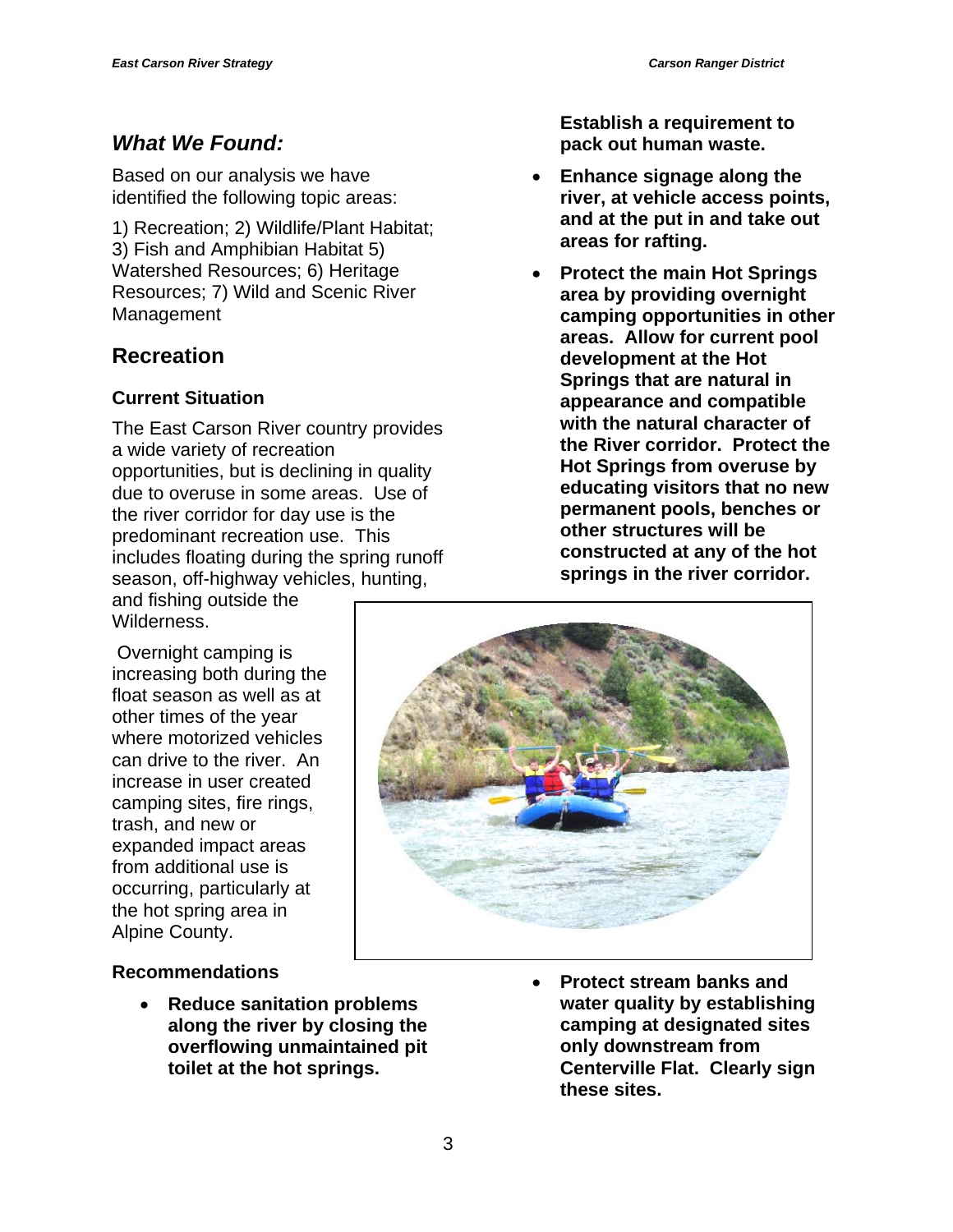• **Re-engineer/relocate the whitewater rafting take out point and inform responsible state, local, and private parties about the safety issues at Ruhenstroth dam.** 

## **Wildlife/Plant Habitat**

#### **Current Situation**

Much of the Carson River corridor provides excellent winter range for mule deer as well as suitable habitat for a variety of other wildlife species, including sage grouse and pygmy rabbit. However, some of the native plant communities in these areas are currently being converted to homogenous stands of cheatgrass and no longer provide adequate forage or cover for these species.

#### **Recommendations**

- **Protect vital riparian habitat from being cut away by implementing a no woodcutting policy in the river corridor.**
- **Implement a native plant restoration project in cheatgrass areas to enhance mule deer and other mammal and bird habitat.**
- **Enhance signage**

## **Weed management**

#### **Current Situation**

The dense riparian vegetation found along the river corridor provides important habitat for a variety of migratory songbirds. However, large infestations of noxious weeds, including yellow starthistle hoary cress, Canada

thistle, bull thistle, Russian knapweed and tall white top, are currently outcompeting and replacing native riparian vegetation along sections of the river. These weeds can also be carried downstream into agricultural areas and damage croplands. While not classified as an "official" noxious weed, cheatgrass has also invaded much of the lower stretch of the river, replacing native vegetation, increasing fire danger, and spreading onto adjacent private lands.

#### **Recommendations**

- **Accelerate weed control/eradication efforts in the River corridor.**
- **Coordinate and cooperate funding and weed eradication projects with the Alpine/ Upper Carson River Invasive Weed management group**
- **Enhance signage and guidance regarding invasive species**

## **Fish and Amphibian Habitat**

#### **Current Situation**

The recreational fishery habitat between Carson Falls and Ruhenstroth Dam is being affected by loss of streamside vegetation, hiking, recreational fishing, horse and stock use, dispersed camping, improper disposal of human waste, leave-no-trace principles not being practiced, usage of nondesignated roads, cattle grazing, and the expansion of noxious weeds. Portions of the current habitat of the Lahontan Cutthroat Trout, a threatened and endangered fish, are being affected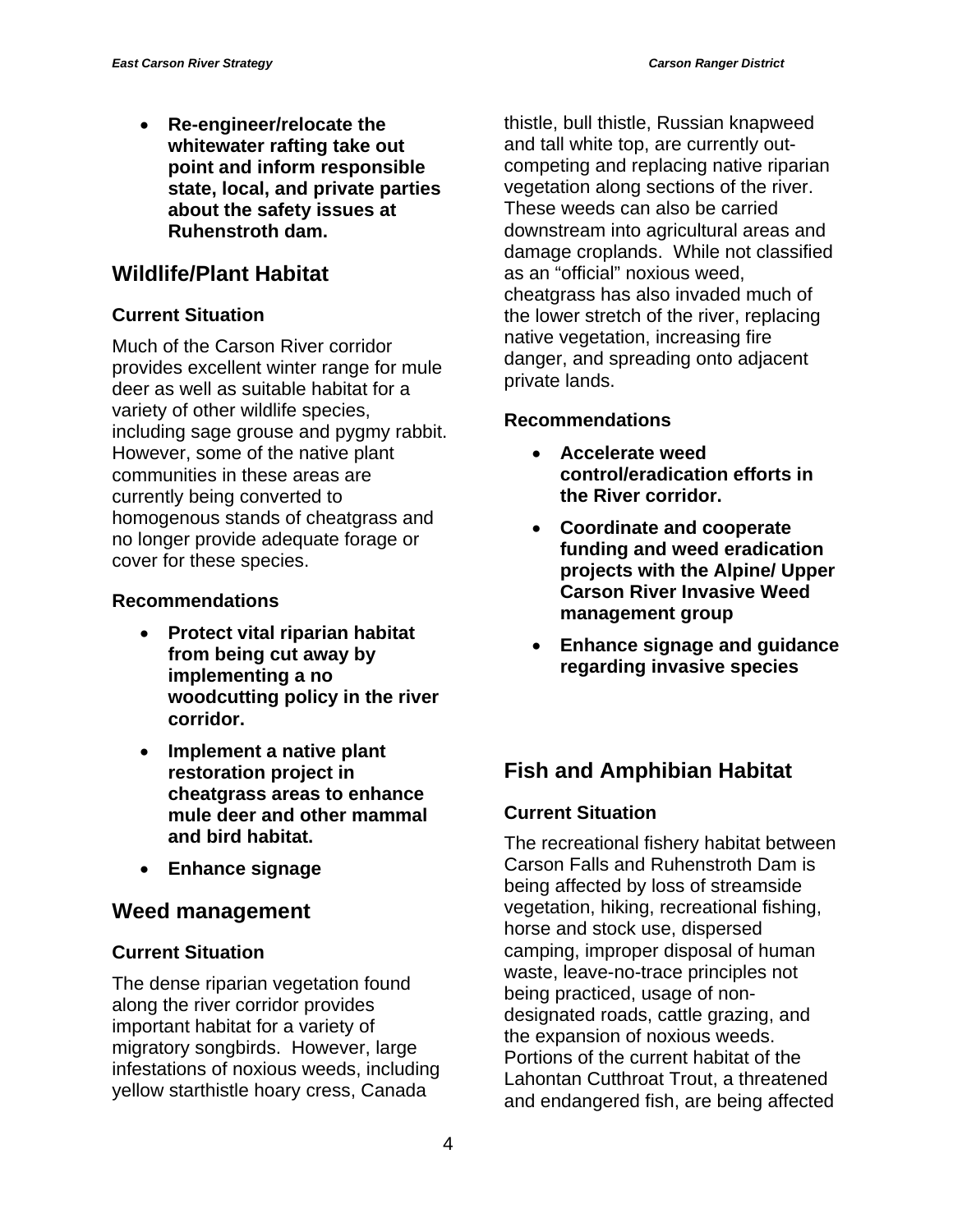by hiking trails in the vicinity of the East Fork of the Carson River.

#### **Recommendations**

- **Manage recreation use along the river as outlined in the recreation section in order to enhance and protect fish habitat.**
- **Re-route portions of the hiking trails along the river in the Carson Iceberg Wilderness in order to protect the critical aquatic refuge for Lahontan Cutthroat Trout.**
- **Establish a critical aquatic refuge to protect threatened species habitat upstream of Carson Falls.**



**Figure 2: Lahontan Cutthroat Trout above Carson Falls** 

## **Watershed Resources**

**Current Situation** 

A stream corridor condition assessment for the Upper Carson River watershed was completed in 2004.

The assessment team recommended floodplain restoration on the reach of the East Fork adjacent to HWY 4 between the confluence with Wolf Creek downstream to Hangman's Bridge. Much of this reach has been impacted by the proximity of the highway.

## **Recommendations**

- **Pursue opportunities from willing sellers only to acquire easements or property in the River corridor to protect watershed and other resources. Due to the limited private land base in California, acquisitions should be limited to the lower stretches of the river in Nevada.**
- **Harden campsites and roads at the Centerville Flat dispersed camping area to protect watershed resources.**
- **Designate campsites on Forest Service lands in the river corridor downstream from Centerville Flat in order to protect watershed and other resources.**

## **Heritage Resources**

## **Current Situation**

The River is within the traditional land use areas of the Washoe people. They had temporary camps for resource extraction and long term occupation sites along the East Fork of the Carson River in addition to its use as a travel route. Cultural resources of the Washoe people occur on these lands.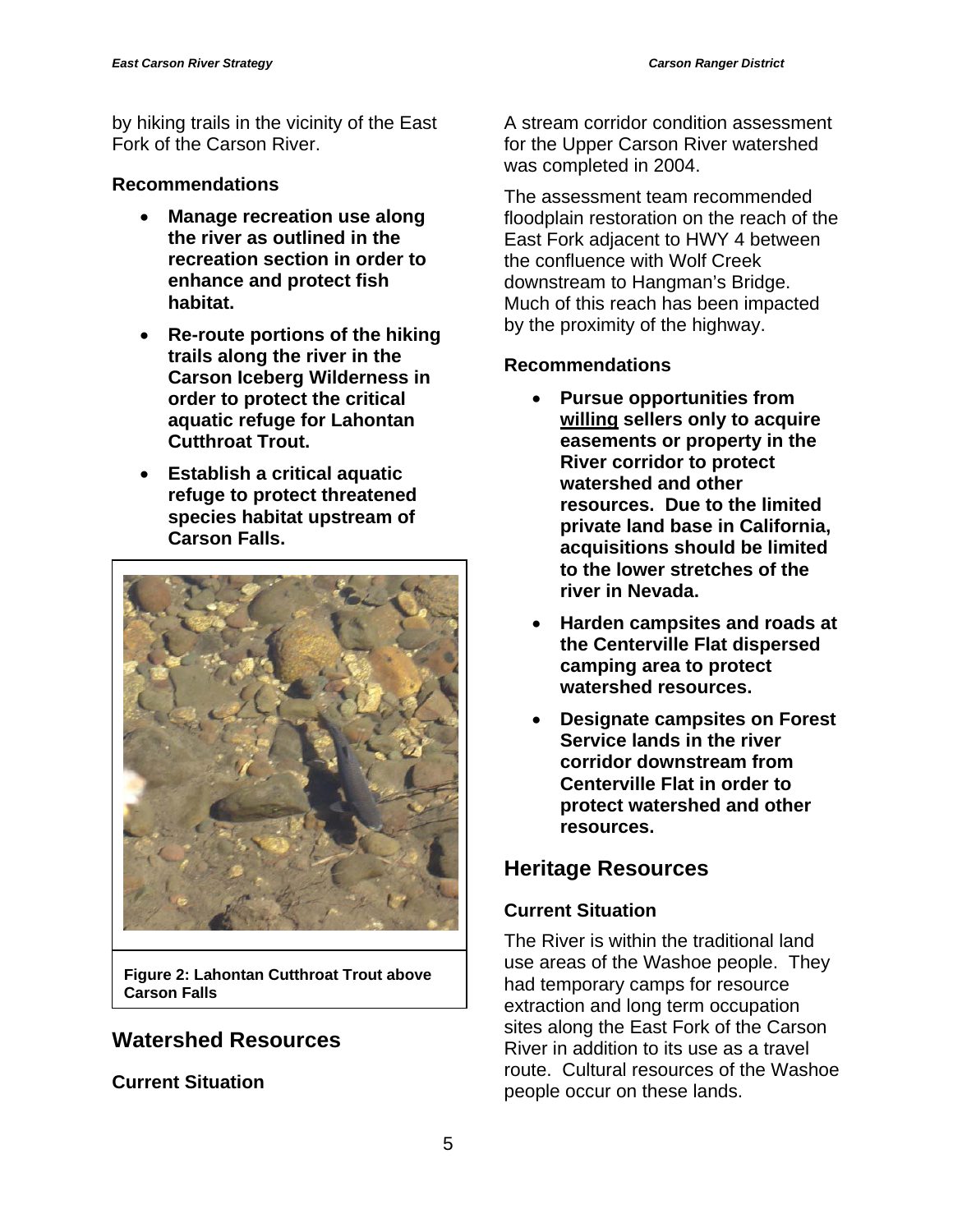Discovery of the Comstock Lode in 1859 brought an influx of prospectors and in 1860 gold was discovered along the River at what would become the Silver Mountain Mining District. Construction of mines, mills and towns have all left physical remains along the River.

#### **Recommendations**

- **Monitor cultural sites near hot springs and adjust management as necessary to address any problems.**
- **Evaluate Centerville Flat for heritage resources. Harden campsites and roads at the Centerville Flat dispersed camping area Flat to protect historic resources.**
- **Enhance signage related to protection of heritage resources.**
- **Consult with the Washoe Tribe on issues related to their cultural resources.**

## **Wild and Scenic River Management**

## **Current Situation**

The East Fork of the Carson River was determined to be eligible for Wild and Scenic River status in the Toiyabe Plan of 1986. A suitability study to recommend all, portions, or none of the River

for designation as Wild and Scenic has not been completed yet.

Public concerns about management for wild and scenic river values include the need to protect Highway 4 from flooding and erosion, the potential for a water diversion structure near Horseshoe Bend, and the potential for future restrictions on private land use, livestock grazing, weed management, and hazard tree removal.

Public concerns also include the need to manage the river as wild and scenic in order to protect recreation, watershed, and wildlife values and to protect the free flowing river for the use and enjoyment of future generations. It's recognized that a wild and scenic designation could enhance management by providing additional appropriated and grant funding for weed control, recreation use, watershed enhancement and other purposes.

#### **Recommendations**

• **Move forward with wild and scenic suitability study. Consider excluding portions of** 



**the river with potential conflicts, such as those along Highway 4 and at Horseshoe Bend. Ensure no interference with use of private lands along the river. Ensure that no new**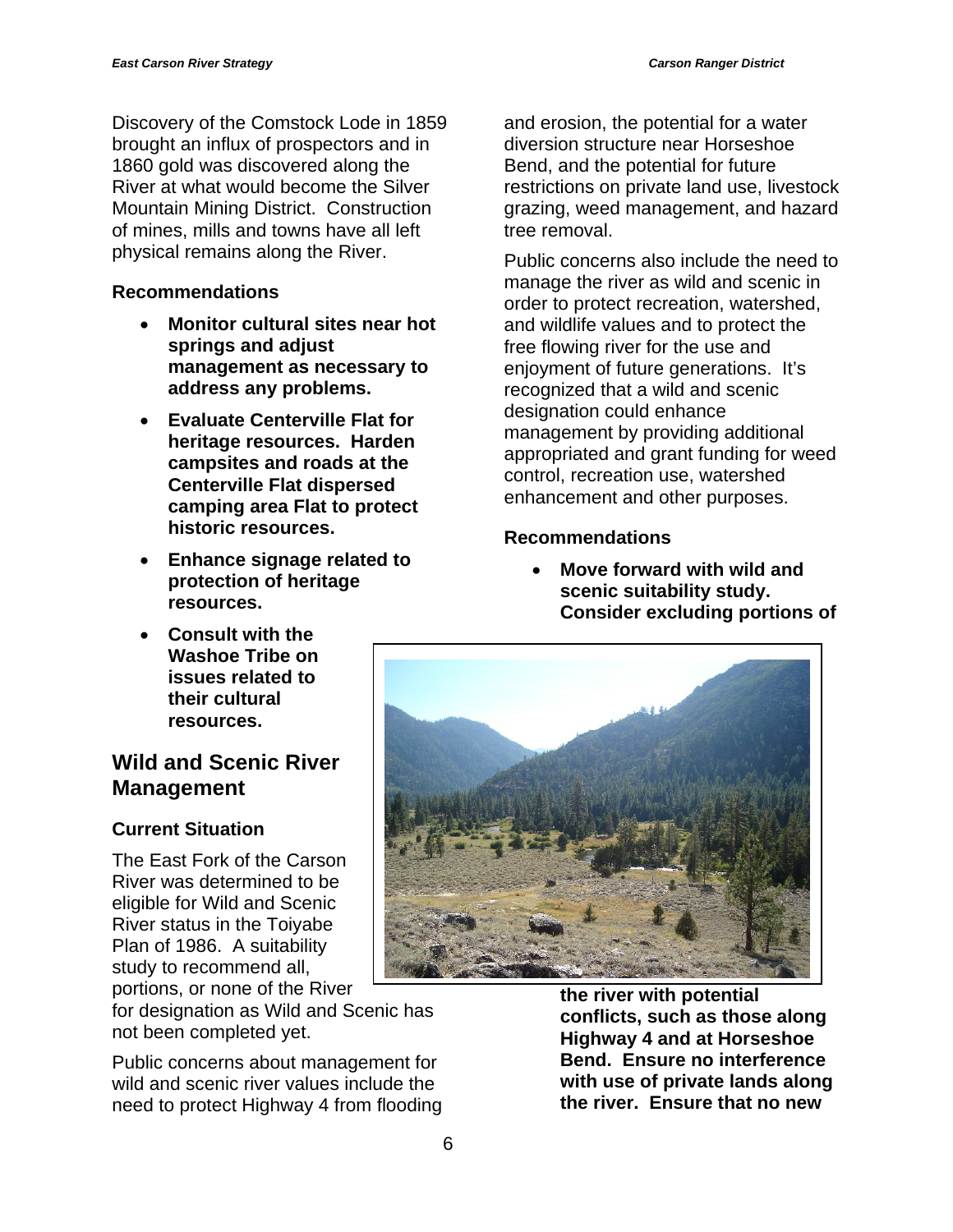**requirements for fencing private lands are established. Preserve current livestock grazing opportunities. Preserve potential for weed management. Preserve current practice of removing hazard trees.** 

## **Roads**

#### **Current Situation**

Off-highway vehicles (OHV) often pass through tribal (BIA allotment lands), private and national forest system lands to access the river. Damage has occurred to tributaries such as Bryant Creek and its riparian zone, as well as to private property including River Ranch, and the river corridor especially at the Hot Springs.

Some motorized users coming from Haypress Flat down the Barney-Riley Trail are trespassing through California Fish & Game property at the Hot Springs. During most of the year when there is low water flow (i.e. unsuitable for float trips), some users cross the river in their vehicles onto the west side to access the Hot Springs area which is closed to motorized vehicles.

Motorized users have historically accessed the river on Forest Roads 689 & 690 from China Springs area in Douglas County, Nevada. Day and overnight use in this area is increasing and impacting the riverbank. New campsites and fire rings are appearing and used more often along this section of the river down to private property at River Ranch. The private property owners at River Ranch replaced a wire fence several years ago with a pipe and rail fence set in concrete to gate off

motorized use trespassing on their property.

 Occasionally, OHV's have removed the parking lot barricades at the Take-out in order to drive down to and/or through the river.

OHV web sites have been encouraging trespass vehicle use on areas closed to vehicles.

#### **Recommendations**

- **Keep Forest Roads 689 and 690 in Douglas County open for public access to the river upstream of Horseshoe Bend.**
- **Work with Alpine County and Cal Fish and Game on vehicle management on route 310 across from the hot springs. Vehicles are going through Cal Fish and Game lands and causing damage in the hot springs area.**
- **Work with Douglas County, BIA, and the Washoe Tribe on management of Forest Road 189. It goes mostly through private/Indian allotment land, causing damage to Bryant creek and hot springs area.**
- **Monitor OHV/Hot Springs web sites and send them notices about legal access and responsibility.**
- **Protect stream bank integrity, visual quality, and water quality by enhancing public education, signage and enforcement of closed areas. Rehabilitate new user created roads in areas set aside for non-motorized use.**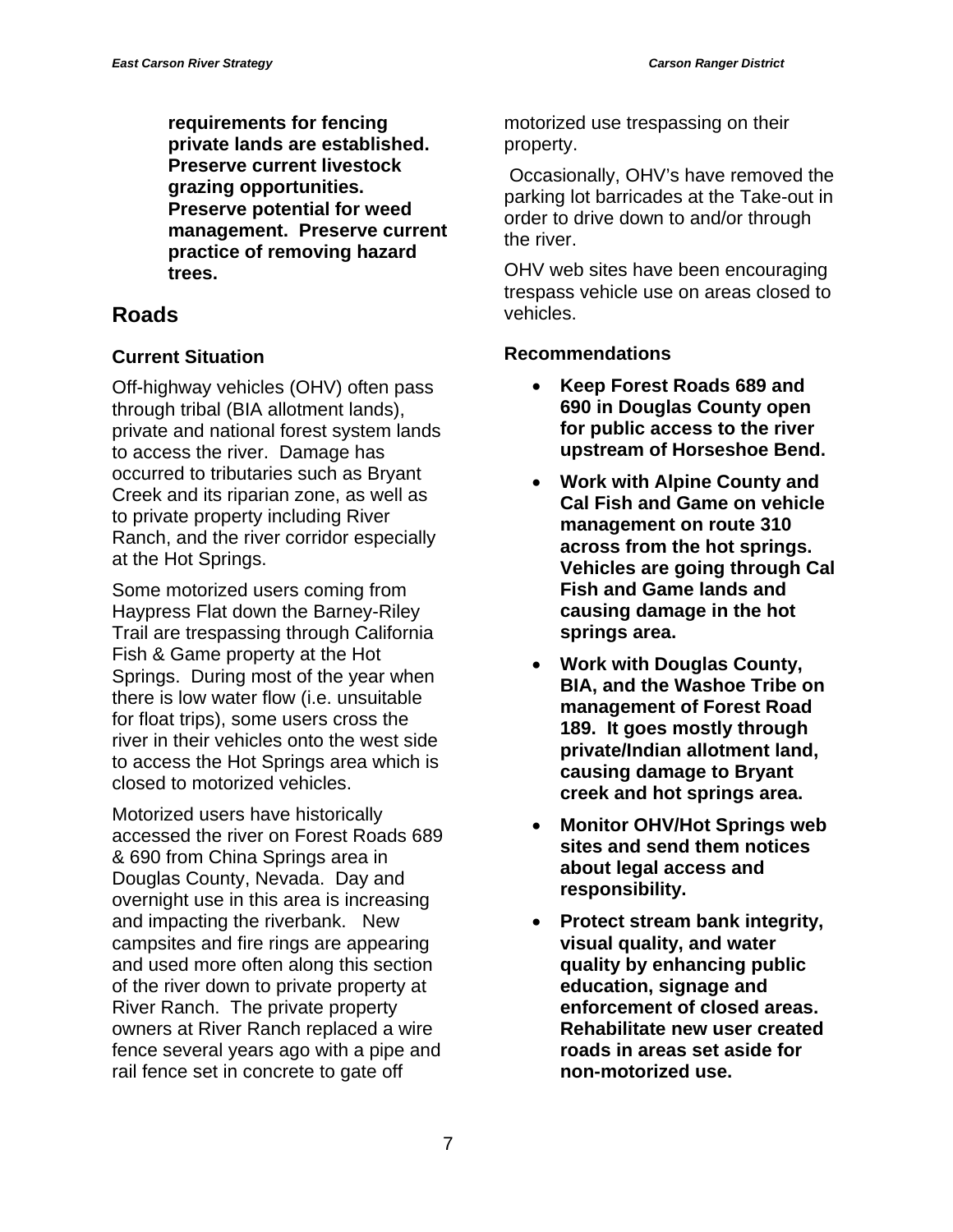- **Close and rehab the user created road/hill climb above the hot springs.**
- **Coordinate with the BLM on future management of the Scossa Canyon road.**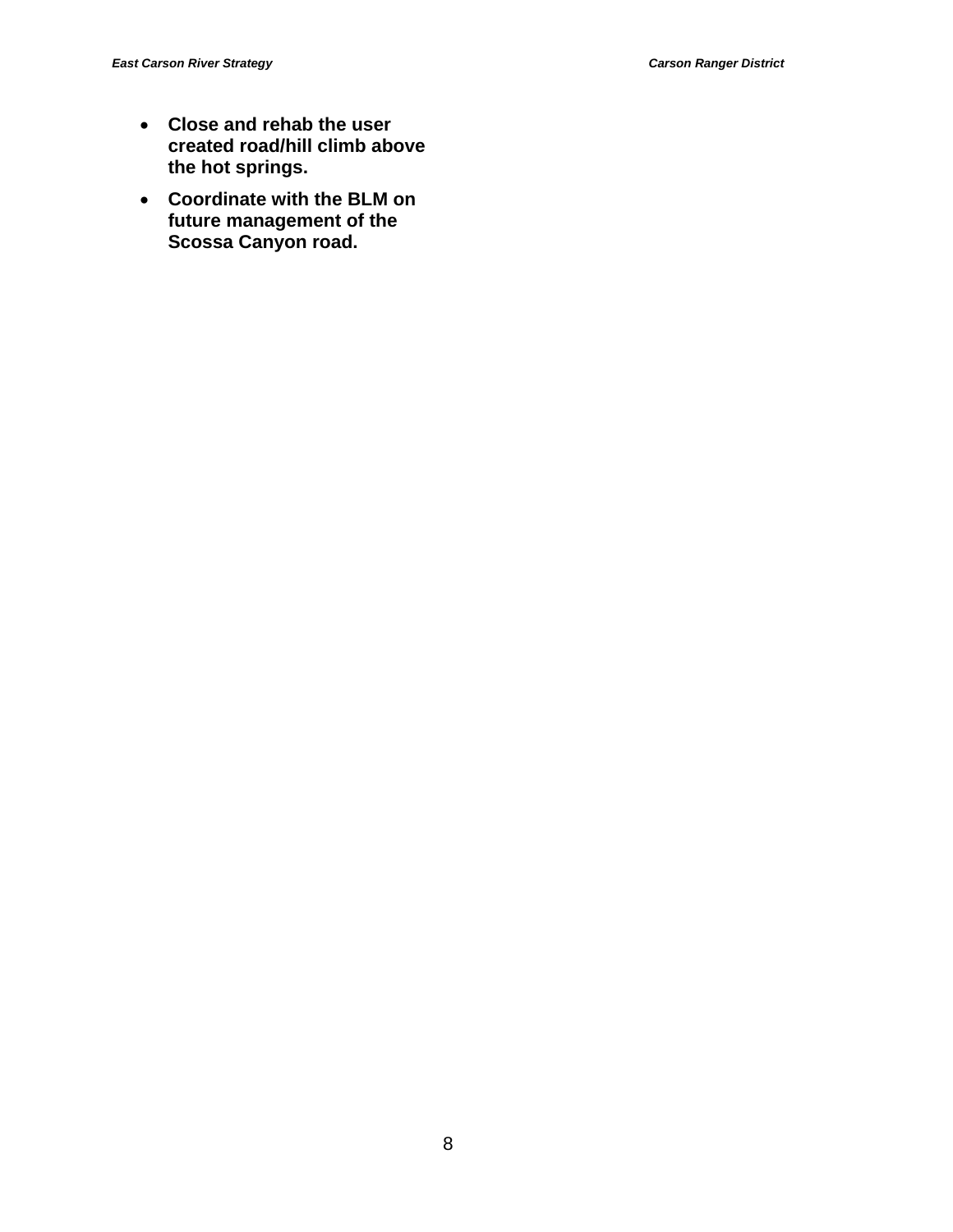# **Appendix**

## *Chapter 1: Characterization*

This is the first of four chapters that document the East Carson River Strategy. In this chapter, the dominant features, human uses, and land use status of the river are highlighted. **Chapter 2** identifies the issues that focus analysis. **Chapter 3** describes current and desired conditions in terms relevant to core issues. **Chapter 4** describes recommendations for management activities that move conditions from current to desired and are responsive to the issues.

## **River Landscape Character**

The East Fork of the Carson River originates in a glaciated alpine valley at the base of 11,500 ft Sonora Peak, near the border of Alpine and Mono counties in California. It drops steeply from the rugged alpine country of the Sierra Crest to the pastoral lowlands of Carson Valley where it joins with the West Fork to form the main stem of the Carson River. It descends through a variety of mountain, meadow, and canyon habitats into the sagebrush and desert shrub of the Great Basin in Nevada. It is recognized as only one of two major free flowing rivers on the eastern Sierra. The study section flows approximately 52 miles from the Carson-Iceberg Wilderness in Alpine County, California into Douglas County, Nevada.

The river passes through the Carson-Iceberg Wilderness on the Humboldt-Toiyabe National Forest, BLM, other Forest Service lands, private, California Fish & Game and traditional Washoe Tribe lands.

The 10.2 miles from Hangman's Bridge on CA Route 89/4 south of Markleeville downstream to the State line is designated "scenic" under the California Wild and Scenic Rivers Act. Scenic river segments are defined as ".free from impoundments, with shorelines or watersheds still largely primitive and shorelines largely undeveloped, but accessible in places by roads. The section of the river from the confluence with Wolf Creek upstream to Carson Falls is a California state designated Wild Trout The section from Hangman's Bridge downstream to CA/NV state line is designated California Wild and Heritage Trout catch and release waters.

The wide range of vegetation communities along the East Fork of the Carson River creates a mosaic of



**Figure 3: Carson Falls**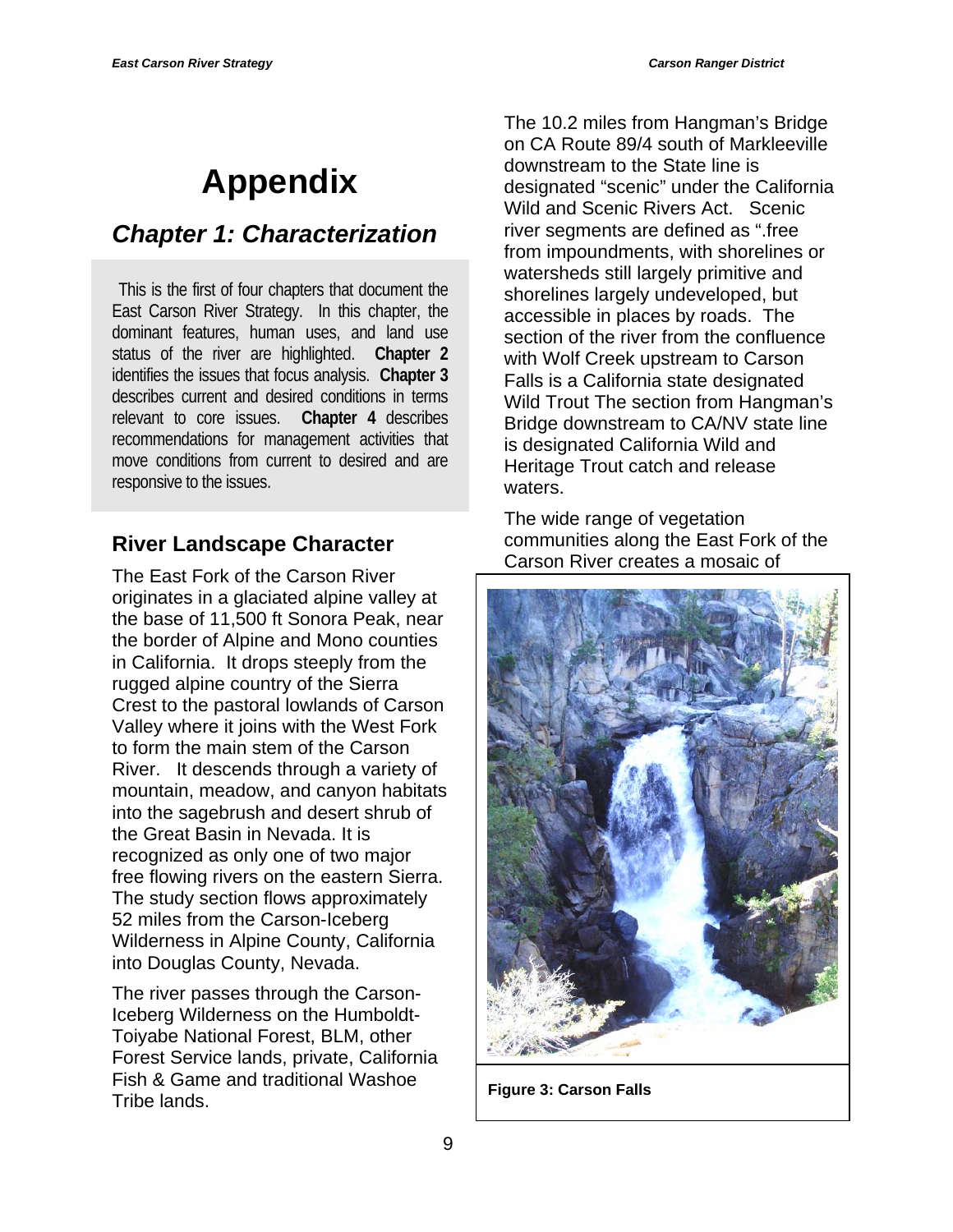landscapes which are both biologically diverse and highly valuable to a variety of wildlife species. **Beginning** from the upper reaches of the river to its confluence with Wolf Creek, vegetation includes primarily wet meadow riparian interspersed



**Figure 4: Wolf Creek Meadows** 

with mixed conifer and aspen. Dense patches of willow which occur along this stretch provide high quality habitat for willow flycatcher as well as a multitude of migratory songbirds. A pure strain of Lahontan cutthroat trout, a threatened species, occupy approximately five miles of the River from the headwaters to Carson Falls.

Stretching north to Hangman's Bridge, the riparian canopy becomes fairly open and intermittent and is dominated primarily by cottonwood and willow. Bald eagles have been observed perched in the cottonwoods in this area while foraging in the river. From Hangman's Bridge north to the Ruhenstroth dam, the river corridor contains a patchy distribution of mixed aged willow/alder shrublands expanding into upland communities of sagebrush, bitterbrush and mahogany. River otters are known to occur in this section of the River and much of the upland shrub communities are utilized by the Turtle

Rock and Carson River deer herds as important winter range.

The East Carson country has a rich cultural heritage. People have occupied of the eastern Sierra Nevada for 12,000 years. Through out this time people have used areas

within and surrounding the East Fork of the Carson River for habitation, hunting, gathering plants, mining, and spiritual reasons.

Temporary camps along the river were maintained by specific families as seasonal fishing camps. The Bagley Valley area in particular was used for processing food plants and hunting Mountain sheep (d'Azevedo 1956).

Discovery of the Comstock Lode in 1859 brought an influx of prospectors and in 1860 gold was discovered along the River at what would become the Silver Mountain Mining District. The influx of prospectors, laborers and merchants lead to the establishment of the towns of Monitor, Mountain Bullion, and Markleeville.

The construction demanded large quantities of timber, which was cut from the mountain forests up slope of the river corridor. In the fall of 1862 the Carson River Lumber Company organized the first wood drive down the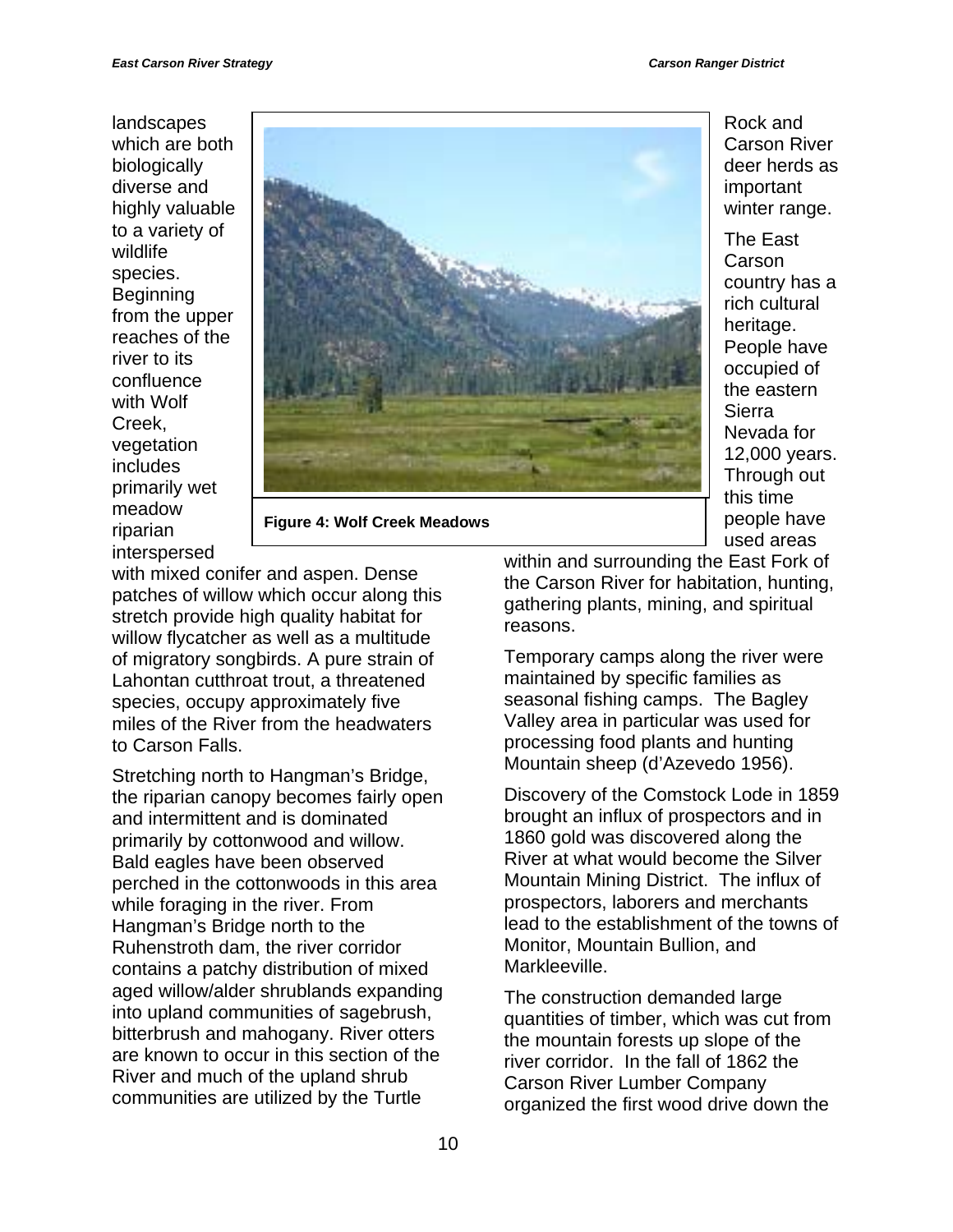river. By the mid 1860s large quantities of saw logs were flumed down to the river forming large log runs down the East Fork of the Carson. The last log drive occurred in 1896 (Murphy 1982).

## **Land Use Status**

#### **Toiyabe Forest Plan**

The Toiyabe National Forest adopted a Land and Resource Management Plan (Forest Plan) in 1986. It provides guidance based on management areas. The East Carson River country falls into Management Area 3, Walker and Management Area 5, Wilderness.

| Management<br>Area     | <b>Management Area Direction</b>                                                                                                                                                                                                                                                                                                                                                                                         | Miles |
|------------------------|--------------------------------------------------------------------------------------------------------------------------------------------------------------------------------------------------------------------------------------------------------------------------------------------------------------------------------------------------------------------------------------------------------------------------|-------|
| MA-3:<br>Alpine        | Protect the East Fork of the Carson River from any activity<br>that may reduce its suitability for Wild, Scenic, and/or<br>Recreational River classification until a suitability study is<br>completed and recommendation is made. Interim<br>management will be in accordance with Wild and Scenic<br>River Management Guidelines. Cooperate with the BLM to<br>improve the quality of the hot springs along the river. | 25    |
| $MA-5$ :<br>Wilderness | Wilderness will be managed to provide outstanding<br>opportunities for solitude, physical and mental challenge,<br>primitive recreation, and to maintain wilderness<br>characteristics of the land.                                                                                                                                                                                                                      | 52    |

#### **Sierra Framework Amendment**

All of the National Forest System lands in the analysis area were included in the Sierra Nevada Forest Plan Amendment of 2004, commonly known as the Sierra Framework Amendment. This amendment established management direction for old forest ecosystems; aquatic, riparian, and meadow ecosystems; fire and fuels management; and control of noxious weeds. Tools to address these problem areas include landscape analyses, riparian conservation areas, and critical aquatic refuges.

## *Landscape Analyses*

The East Carson River Strategy is a type of landscape analysis as identified in the Sierra Framework Amendment. It characterizes the current status, and future trends of an area. It identifies opportunities and priorities for correcting problems. Landscape analyses are not decision processes. They only identify opportunities for needed projects. Project level plans are decision processes subject to the National Environmental Policy Act.

## *Riparian Conservation Areas*

The Framework amendment identified riparian conservation areas around lakes and along perennial and intermittent streams. They are managed to maintain or restore the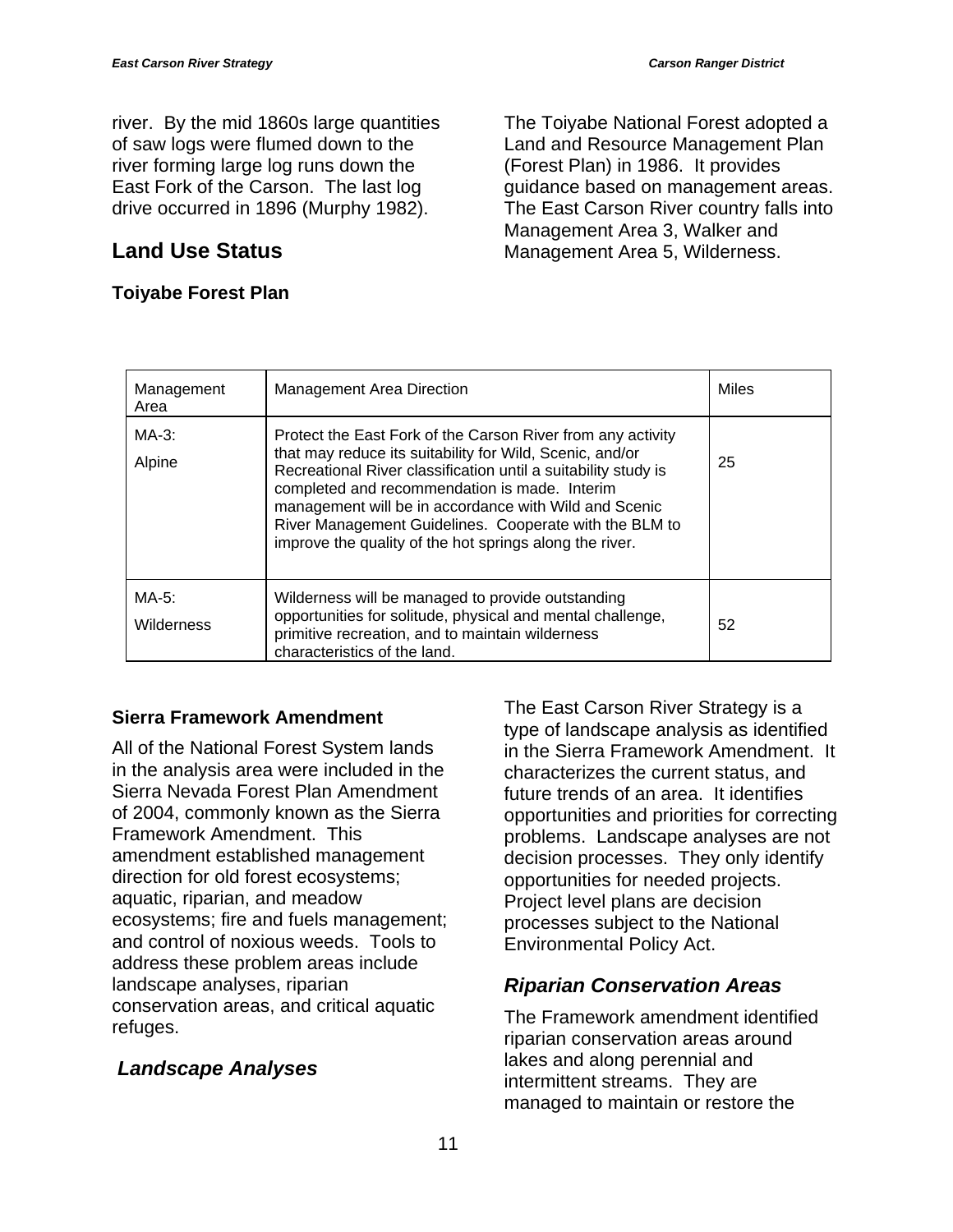structure and function of aquatic, riparian and meadow ecosystems. Standards and guidelines were developed to protect water quality, biological characteristics, in-stream flows, and hydrologic connectivity. Other measures ensure a renewable supply of large down logs that can reach the stream channel and provide suitable wildlife habitat. Standards and guidelines ensure that management activities including fuels reduction projects enhance or maintain physical and biological characteristics associated with aquatic and riparian dependent species.

#### *Critical Aquatic Refuges*

Critical aquatic refuges provide habitat for native fish, amphibian, and aquatic invertebrates. They provide protection for threatened, endangered, or sensitive species, including Lahontan cutthroat trout.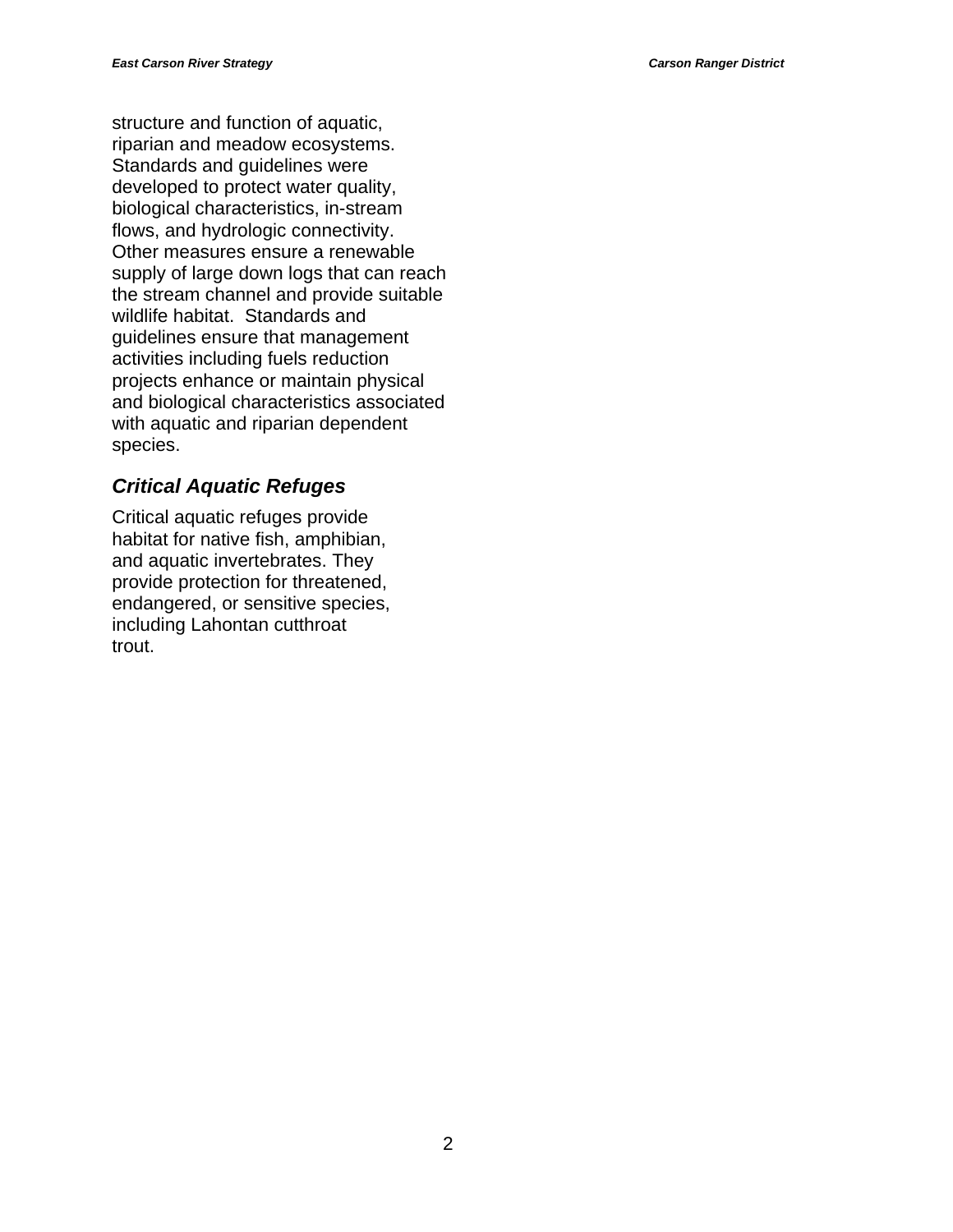## *Chapter 2: Issues*

 Issues identify the resource concerns or opportunities that are unique or relevant to the East Carson River. Their relevance is determined by their relationship to ecosystem functions and human uses of National Forest System Lands along the River. The analysis of issues is focused by identifying key questions for each issue.

## **Recreation**

The East Carson River country provides a wide variety of recreation opportunities, but is declining in quality due to overuse in some areas. Use of the river corridor for day use is the predominant recreation use. This includes floating during the spring runoff season, off-highway vehicles, hunting, and fishing outside the Wilderness.

 Overnight camping is increasing both during the float season as well as at other times of the year where motorized vehicles can drive to the river. An increase in user created camping sites, fire rings, trash, and new or expanded impact areas from additional use is occurring, particularly at the hot spring area in Alpine County.

Key Questions: What are the appropriate recreation opportunities along the East Carson River? What management actions are needed to accommodate those opportunities?

## **Wildlife/Plant habitat**

Much of the Carson River corridor provides excellent winter range for mule deer as well as suitable habitat for a variety of other wildlife species, including sage grouse and pygmy rabbit. However, some of the native plant communities in these areas are currently being converted to homogenous stands of cheatgrass and no longer provide adequate forage or cover for these species.

Key Questions: What actions are needed to preserve and restore habitat for mule deer and other wildlife within the East Fork of the Carson River corridor? How can native plant communities be protected along the River?

## **Weed management**



**Figure 5: Yellow starthistle** 

The dense riparian vegetation found along the river corridor provides important habitat for a variety of migratory songbirds. However, large infestations of noxious weeds, including yellow starthistle and tall white top, are currently out-competing and replacing native riparian vegetation along sections of the river. These weeds can also be carried downstream into agricultural areas and damage croplands. While not classified as an "official" noxious weed, cheatgrass has also invaded much of the lower stretch of the river, replacing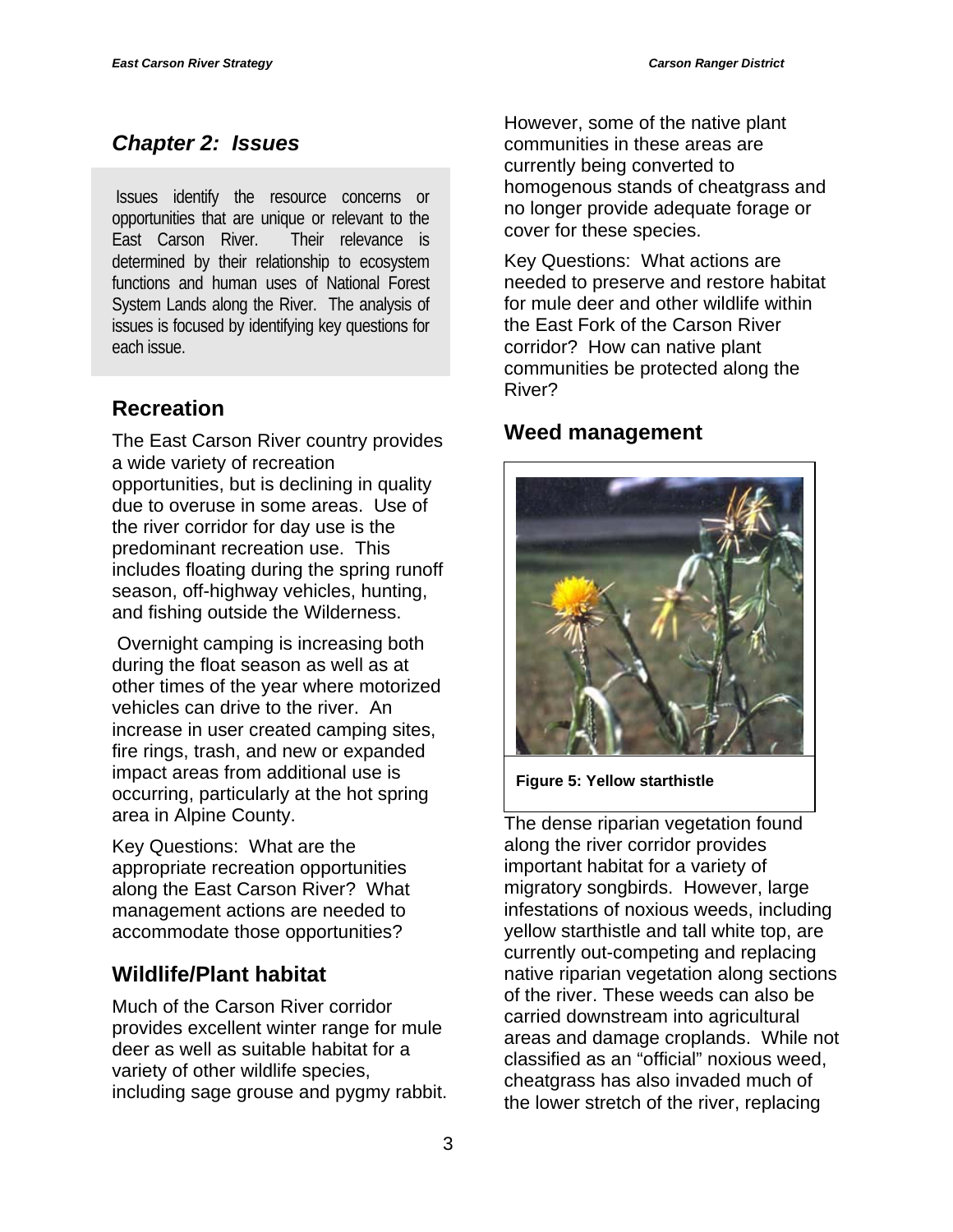native vegetation, increasing fire danger, and spreading onto adjacent private lands.

Key Questions What actions are necessary to reduce noxious weeds and restore native riparian plant communities? What actions are needed to prevent future spread of noxious weeds along the river**?**

## **Fish and amphibian habitat**

The recreational fishery habitat between Carson Falls and Ruhenstroth Dam is being affected by loss of streamside



**Figure 6: Lahontan cutthroat trout above Carson Falls** 

vegetation, hiking, recreational fishing, horse and stock use, dispersed camping, improper disposal of human waste, leave-no-trace principles not being practiced, usage of nondesignated roads, cattle grazing, and the expansion of noxious weeds. Portions of the current habitat of the Lahontan Cutthroat Trout, a threatened and endangered fish, are being affected by hiking trails in the vicinity of the East Fork of the Carson River.

Key Questions: What are the objectives for preserving/enhancing fisheries and amphibian habitat within the East Fork

Carson River corridor? What projects are needed to achieve those objectives?

## **Watershed Conditions**

The East Carson River has its headwaters on the eastern side of the Sierra Crest just south of Sonora Pass, at an elevation near 11,000 feet. From the headwaters the river flows north through NF, BLM and private lands, until its confluence with the West Fork Carson River approximately 56 miles downstream. The primary tributaries in the upper reaches of the East Carson River, above Ruhenstroth Dam, are Silver King, Wolf, Pleasant Valley and Markleeville Creeks.

Snowpack development and melt are the dominant factors in producing runoff in the East Carson River. During most years, precipitation falls as snow from November through April. The snow pack begins to melt in March, typically reaches a maximum in May, and then recedes through the remainder of the summer. The East Fork Carson River has been gauged below its confluence with Markleeville Creek for peak flows since 1961 and daily flows beginning in 2004. Peak flows have ranged from 586 cfs (cubic feet per second) during the drought year of 1977, to 18,900 cfs during the New Years flood of 1997.

Key Questions: What are the appropriate water quality conditions? What projects are needed to achieve those conditions?

## **Heritage resource management**

The River is within the traditional land use areas of the Washoe people. They had temporary camps for resource extraction and long term occupation sites along the East Fork of the Carson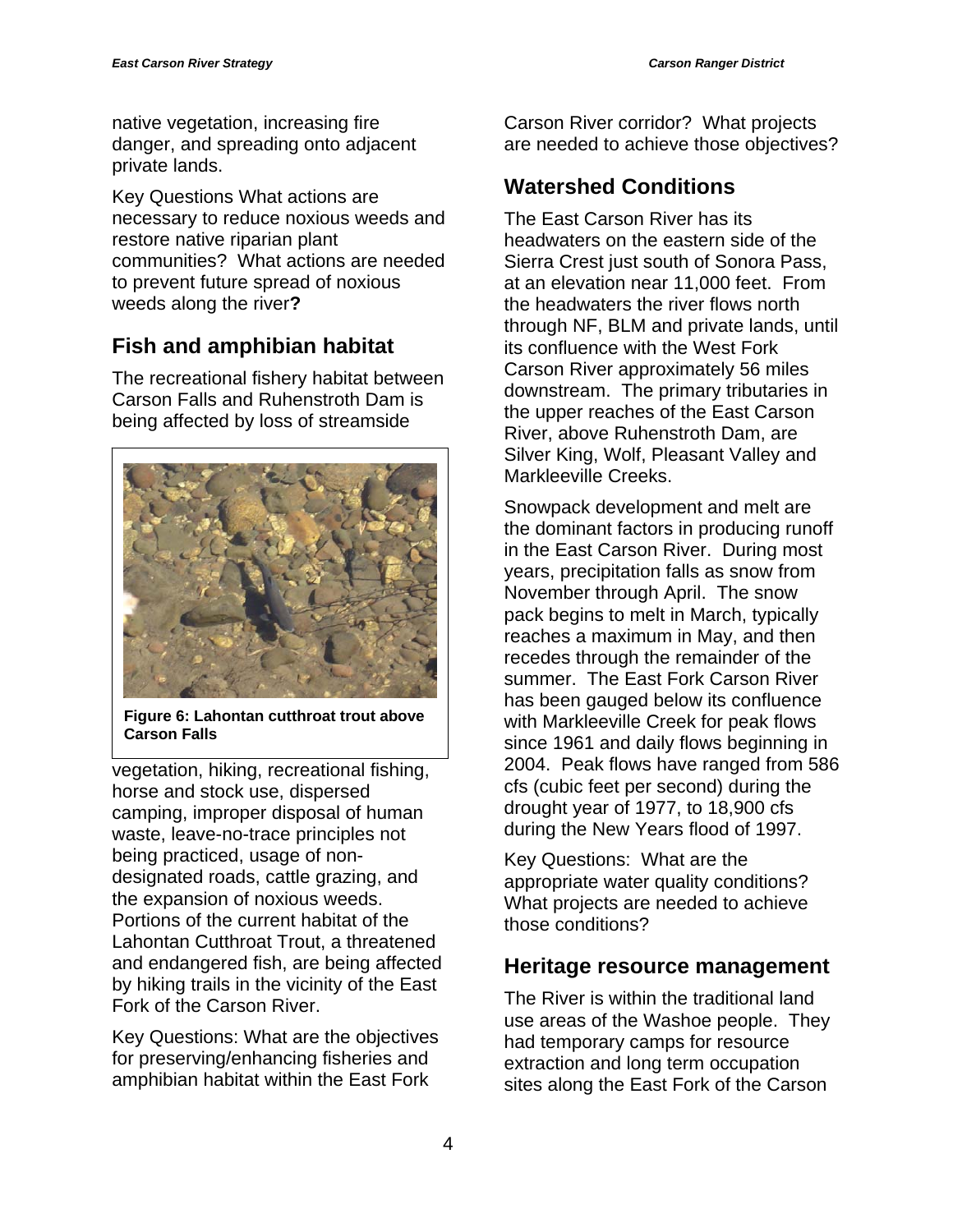River in addition to its use as a travel route.

Discovery of the Comstock Lode in 1859 brought an influx of prospectors and in 1860 gold was discovered along the River at what would become the Silver Mountain Mining District. Construction of mines, mills and towns have all left physical remains along the River.

Key Questions: Where are key cultural resource areas? What measures are needed to protect these areas?

## **Wild and Scenic River Management**

The East Fork of the Carson River was determined to be eligible for Wild and Scenic River status in the Toiyabe Plan on 1986. A suitability study to recommend all, portions, or none of the River for designation as Wild and Scenic has not been completed yet.

Public concerns about management for wild and scenic river values include the need to protect Highway 4 from flooding and erosion, the potential for a water diversion structure near Horseshoe Bend, and the potential for future restrictions private land use, livestock grazing, weed management, and hazard tree removal.

Public concerns also include the need to manage the river as wild and scenic in order to protect recreation, watershed, and wildlife values and to protect the free flowing river for the use and enjoyment of future generations. It's recognized that a wild and scenic designation could enhance management by providing additional appropriated and grant funding for weed control, recreation use, watershed enhancement and other purposes.

Key Questions: Should a suitability study be completed? If yes, what parameters and river sections should be considered in the study?

## **Roads**

Off-highway vehicles (OHV) often pass through tribal, private and national forest system lands to access the river. Damage has occurred to tributaries such as Bryant Creek and its riparian zone, as well as to private property including River Ranch, and the river corridor especially at the Hot Springs.

Some motorized users coming from Haypress Flat down the Barney-Riley Trail are trespassing through California Fish & Game property at the Hot Springs. During most of the year when there is low water flow (i.e. unsuitable for float trips), some users cross the river in their vehicles onto the west side to access the Hot Springs area which has been/is closed to motorized

Key Questions: What is the appropriate road network for the River Corridor? What measures are needed to maintain this network and keep vehicles on the roads?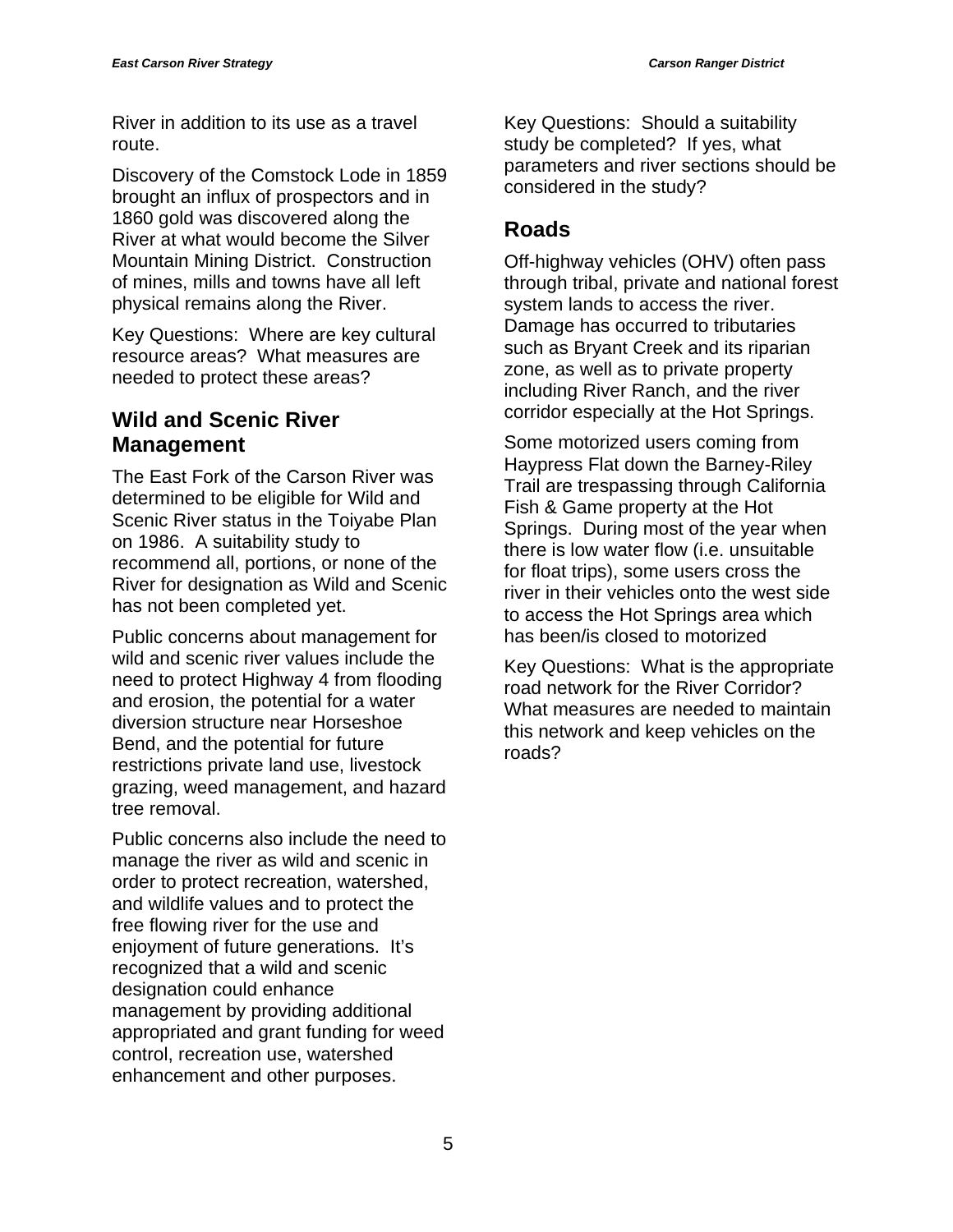## *Chapter 3: Current and Desired Conditions*

This chapter displays information about conditions as they are now and as they should be in the future. The description of current conditions is focused on the issues and key questions displayed in Chapter 2. Desired conditions are derived from the Forest Plan, as amended by the Sierra Framework. This provides a contemporary, comprehensive set of goals relevant to the River.

## **Recreation**

#### **Current Conditions**

#### *Developed Recreation Facilities*

The BLM manages the Hangman's Bridge river launch site on Highway 89/4 just south of Markleeville, CA. It has a single riser SST and a small parking lot whose vehicle capacity is routinely exceeded during the spring float season. It also serves as a parking lot for fishers accessing the catch and release waters. A gated dirt road leads over a mile downstream to the river. The non-motorized path down to the river has an uneven surface from erosion, is not wide enough for an inflated raft, and the beach width is inadequate for the number of boats and people

 The gravel bar in the floodplain adjacent to Highway 4/89 was created during the January 1997 flood less than ½ mile south of Hangman's. This undeveloped area is mostly on private land belonging to Carson River Resort with a small portion on BLM. The public and customers staying at the Resort use this site to launch more than

Hangman's. It often fills before Hangman's and/or serves as the overflow from Hangman's on busy float days. In recent years, with the increase in private floaters, both sites are often filled to capacity and users park on the shoulder of the State highway.

 The Forest Service's Markleeville Campground is less than a mile from the BLM Hangman's Bridge launch. It has 10 campsites, water, and a single riser SST situated on Markleeville Creek (which feeds into the main river).

 The Carson River Resort is located about a mile upstream of the Hangman's Bridge launch and is privately owned and operated. It has a retail store, campground, rental cabins, and direct river access.

 The Forest Service manages the Carson River Take-out in Douglas County, NV just upstream from Ruhenstroth Dam. It has a double riser SST, large multi-lot parking area, and take-out ramp that was severely damaged by flooding in early 2006. It has been routinely vandalized and tagged since its construction in 2002. In 2004, vandals poured gasoline down into the restroom sewage vaults. The resulting fire required replacing the entire vault below ground, the toilet risers, and the large stack that vents the building at a cost over \$12,000. Most of the year it serves as a destination for local users who sometimes engage in illegal non-recreational activities. The takeout ramp down to and in to the river was partially washed out during flooding in early 2006. Currently, routine maintenance is provided through an agreement with the Douglas County Department of Parks and Recreation.

 There are no trailheads directly on the River. The East Carson River Trail in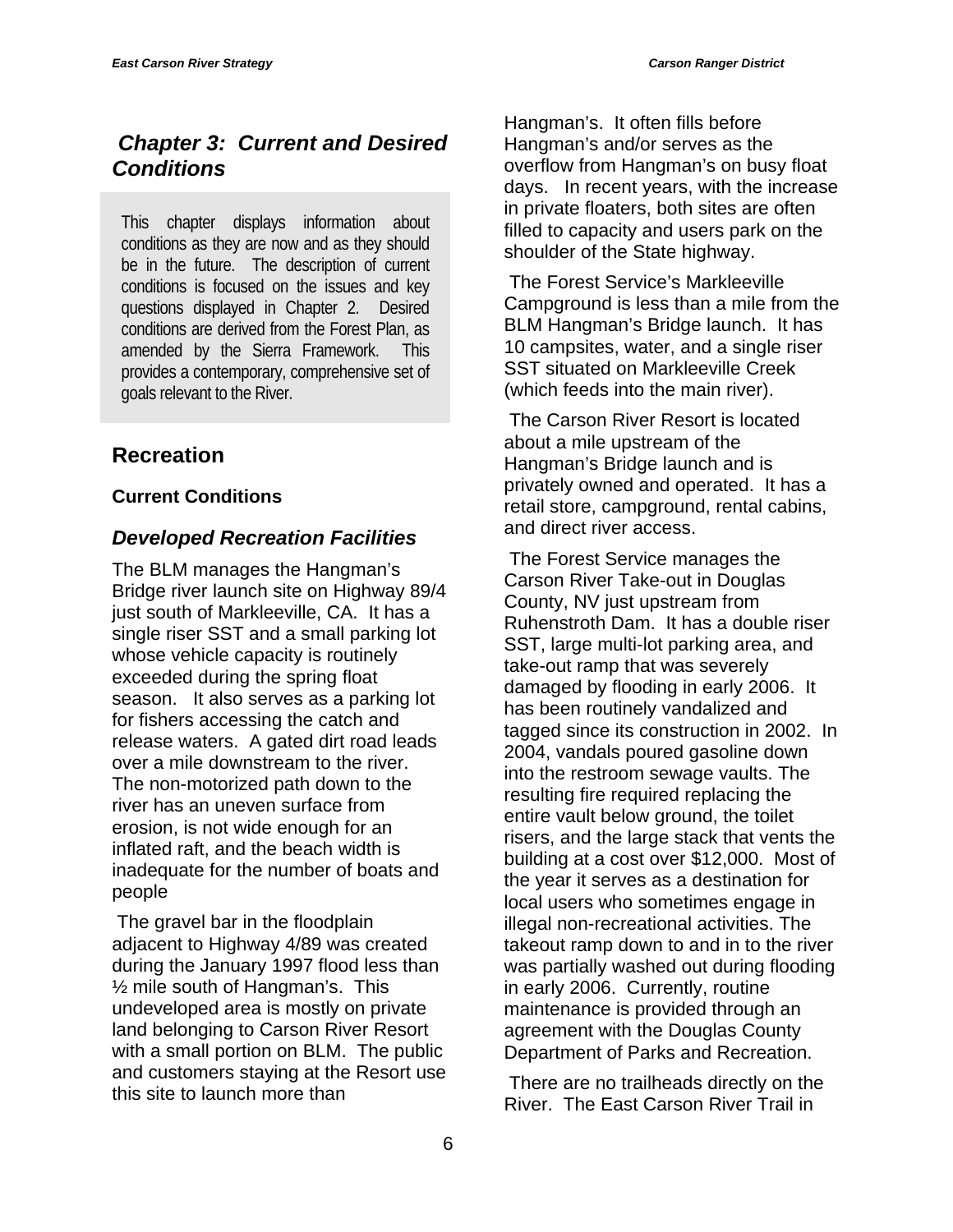the Carson-Iceberg Wilderness begins at the High Trail/East Carson River Trailhead in Wolf Creek Meadows.

## *Dispersed Recreation*

Within the Carson-Iceberg Wilderness use of the river corridor is limited to nonmotorized muscle means e.g. horses and on foot. Fishing, day hiking, equestrian, and overnight camping are the primary activities. Overnight use concentrates on the river corridor and is primarily within 100' of the river edge. Fire rings, trash, barren soil, firewood collection, horse tethering sites, and user created paths occur in multiple places. A low number of river users come in from Monitor Pass road then down Bagley Valley to the Vaquero Camp area.

 Use of the river corridor for day use is the predominant recreation use. This includes floating during the spring runoff season, off-highway vehicles, hunting, and fishing outside the Wilderness. During the highest flows in the spring, floaters desiring a Class III river experience launch informally at the Highway 4 bridge near the Wolf Creek Road junction and run the river down to Hangman's. Often they arrange a shuttle at Hangman's to take them back upriver to rerun of "lap" the same section.

 Overnight camping is increasing both during the float season as well as at other times of the year where motorized vehicles can drive to the river. An increase in user created camping sites, fire rings, trash, and new or expanded impact areas from additional use is occurring. Leave No Trace guidelines for western rivers are not being followed by most users especially in the non-float season.

 The number of commercial outfitter/guides under permit to the Forest Service for guiding fishing and floating the river has remained relatively constant from year to year. Commercial overnight use is not allowed at the Hot Springs and commercial party size is restricted. However by contrast, the number of private floaters and fishermen has increased approximately fourfold in the last fifteen years. Fishing use (both legal and poaching) of the river downstream from Hangman's Bridge has increased markedly since it was designated a California Wild and Heritage Trout section. The variety of watercraft going down the river has also increased in diversity and numbers.

 Year-round day and overnight use is highest and most concentrated at the natural Hot Springs approximately halfway between Hangman's and the Nevada takeout. Prior to the unauthorized construction of two stone basins in the Hot Springs feeder creek starting in 2000, use and impacts monitored year after year at the Hot Springs remained stable and low. An inoperable fiberglass portable toilet was removed in the mid-1990's by the Forest Service and replaced by a hand dug pit toilet. It did not show any increase in use until the early 2000's and is now full. Following construction of the stone pools, use and impacts have been steadily increasing year-round. Additional unauthorized work on the stone pool structures that allow some control of the water temperature in the pools has now created new year-round use at the site.

 Impacts that are increasing at the Hot Springs from public use include:

- OHV hill climbing,
- cutting of live trees for firewood,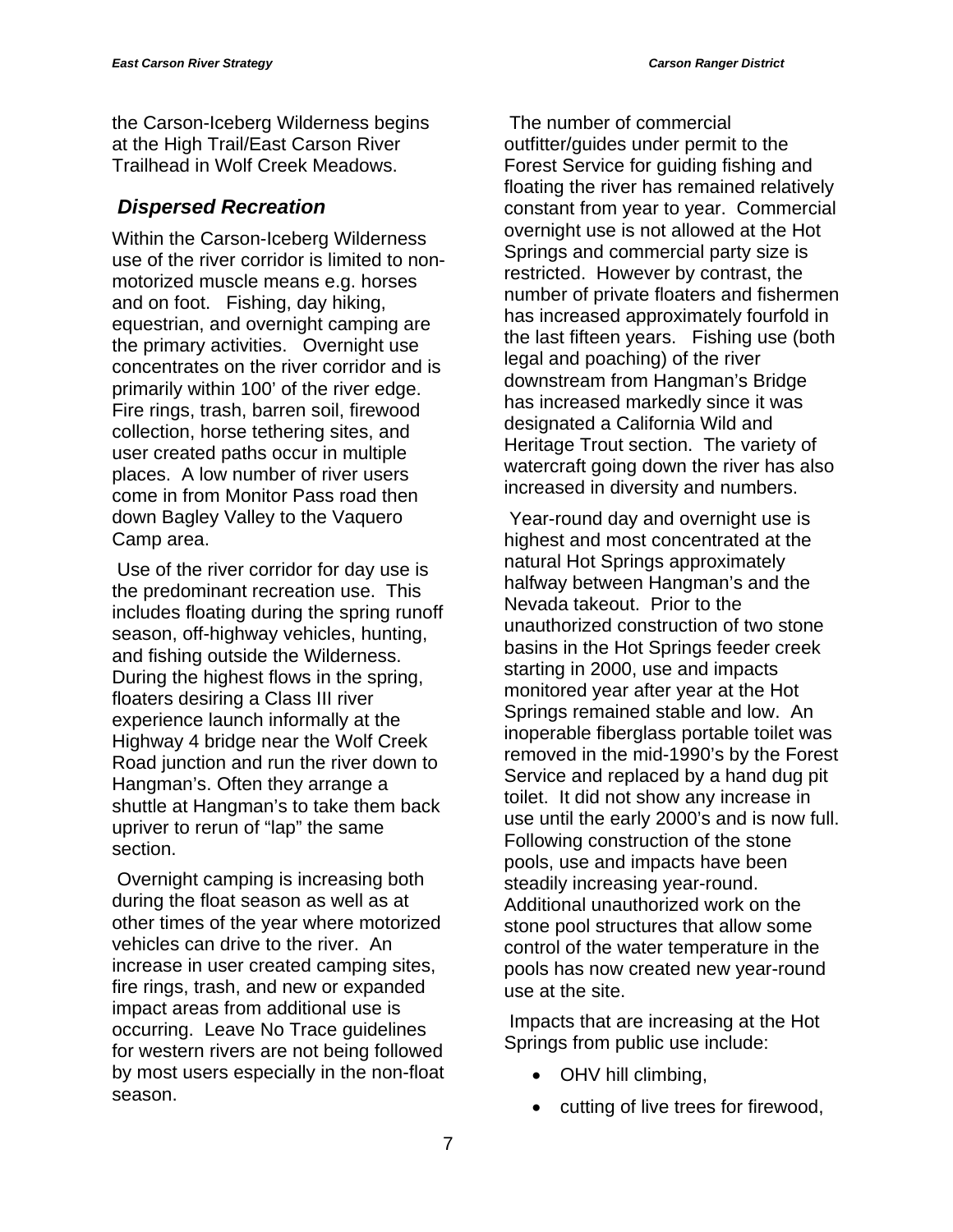- area devoid of dead downed wood for fires,
- vandalism of archeological resources,
- proliferation of fire rings,
- increase in size of the historic camping area,
- creation of new campsites fanning out from the historic camping area including new campsites up and downstream,
- improperly disposed of human waste,
- trampling of the adjacent riverbank (from watercraft and vehicles) and area surrounding the stone pools down to bare soil,
- additional new unauthorized structures being built in and around the two stone pools,
- increased OHV use of the site year-round.

 Since the stone pools were constructed at the Hot Springs new day & overnight use, campsites, footpaths, impacts, and human made structures are appearing in other nearby hot springs.

 In 2005 volunteers who assisted river users at the put-ins found out that many river users are coming from the west slope of the Sierra where they encountered rivers that are more regulated. The main reasons they come to the Carson are for the Hot Springs, scenery, and lack of regulation & permits.

#### **Desired Future Conditions**

#### *Developed Recreation*

A launch facility accommodates floaters desiring the Wolf Creek to Hangman's section along Highway 4 at the upper end of this section.

 The BLM's launch facility at Hangman's Bridge provides adequate parking, restrooms, river access, river user & fisherman information, and selfregistration river permit system if in effect.

 Interpretive, river user, fisheries habitat, and fishermen information is provided in conjunction with the Ebbetts Pass National Scenic Byway.

 The Forest Service's Markleeville Campground accommodates overnight river users who are floating and/or fishing the Wild Trout section below Hangman's.

 The Carson River Take-out in Douglas County, Nevada has a long term maintenance agreement that has a regular presence, cleans the facilities, and maintains the improvements. The Forest Service and Douglas County routinely patrol the take-out year-round so visitors have security and the site is used strictly for legal recreational purposes.

 The Centerville Flats dispersed camping area is clearly defined to protect its archeological and historical resources as well as the riverbank.

 River access from the High Trail/Carson River Trailhead and Bagley continues to adequately provide river access in the Carson-Iceberg Wilderness.

## *Dispersed Recreation*

The use within the Carson-Iceberg Wilderness continues to be limited under the Wilderness Act to nonmotorized muscle means e.g. horses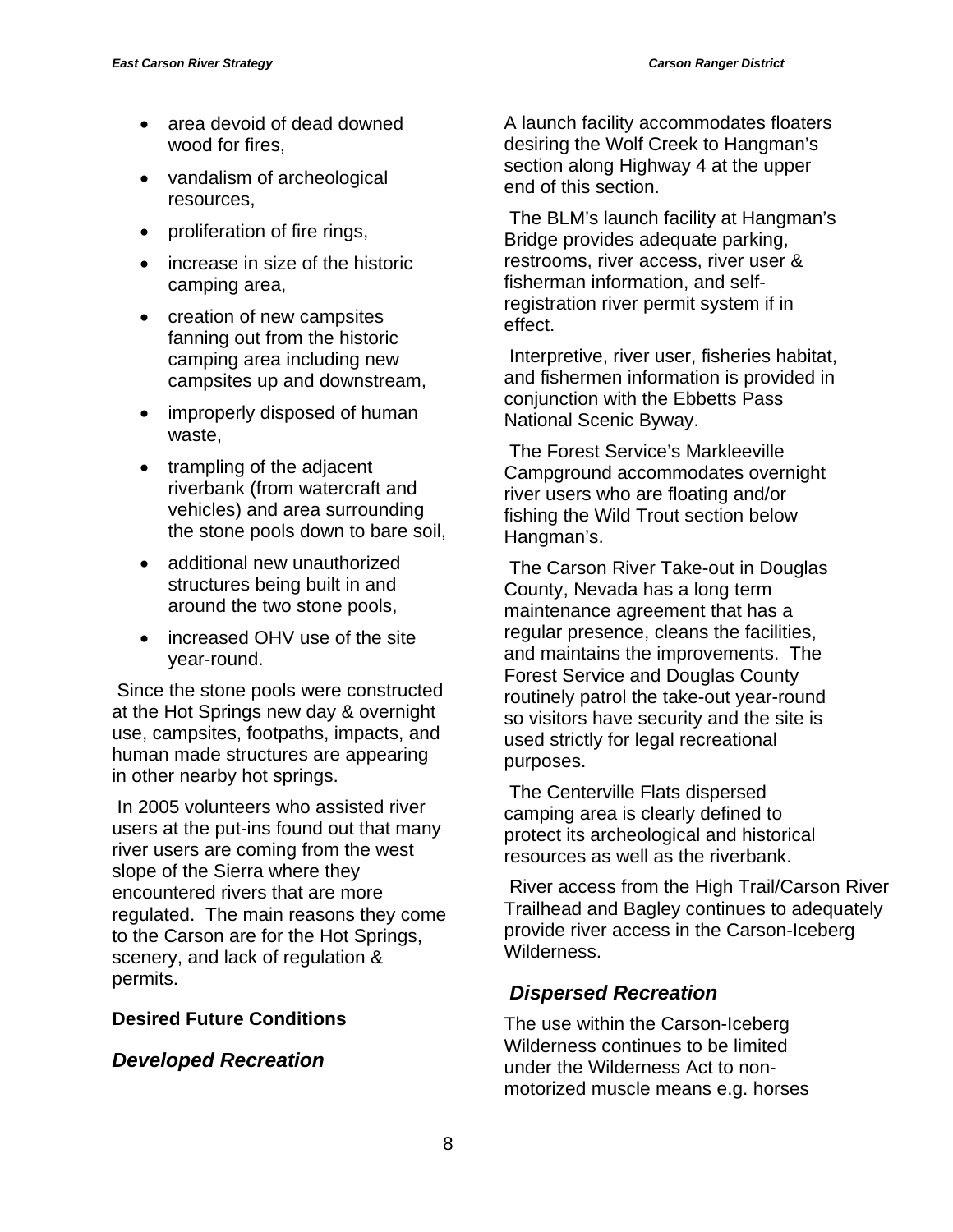and on foot. Fishing, day hiking, equestrian, and overnight camping are the primary activities.

 BLM, Forest Service, and California Department of Fish & Game employees regularly and routinely patrol the river corridor. They provide information, maintain facilities, enforce regulations, and enforce state fishing regulations.

 Users practice guidelines provided in the Leave No Trace-Outdoor Skills & Ethics booklet for Western River Corridors year-round. Leave No Trace information and regulations are issued with each permit issued. As a result, the river corridor condition is on an upward trend and users have a quality recreation experience. Overnight camping and impacts from motorized and non-motorized users have diminished. There is no increase in user created camping sites, fire rings, trash, human sanitation problems, and new or expanded user impact areas.

 The number of commercial outfitter/guides under permit to the Forest Service for guiding fishing and floating the river provides a quality recreation float experience for the public.

 Illegal fishing use along the river downstream from Hangman's Bridge does not occur. The sport fisheries objectives of the California Wild and Heritage Trout section being met and sustained.

 The number of campsites and overnight users is stable. Day and overnight use levels provide river users a quality uncrowded experience in a natural setting.

 Fire hazards and evidence of campfires outside designated campsites is at a low level.

 The Hot Springs and other sensitive river corridor areas no longer have unauthorized structures being constructed. Archeological resources in and around the Hot Springs and other culturally sites have been protected. Native vegetation has returned to the area around the Hot Springs and other formerly impacted sites.

## **Watershed**

## **Current Condition**

The East Carson River has its headwaters on the eastern side of the Sierra Crest just south of Sonora Pass, at an elevation near 11,000 feet. From the headwaters the river flows north through NF, BLM and private lands, until its confluence with the West Fork Carson River approximately 56 miles downstream. The primary tributaries in the upper reaches of the East Carson River, above Ruhenstroth Dam, are Silver King, Wolf, Pleasant Valley and Markleeville Creeks.



**Figure 7: East Carson River Canyon near Bagley Valley**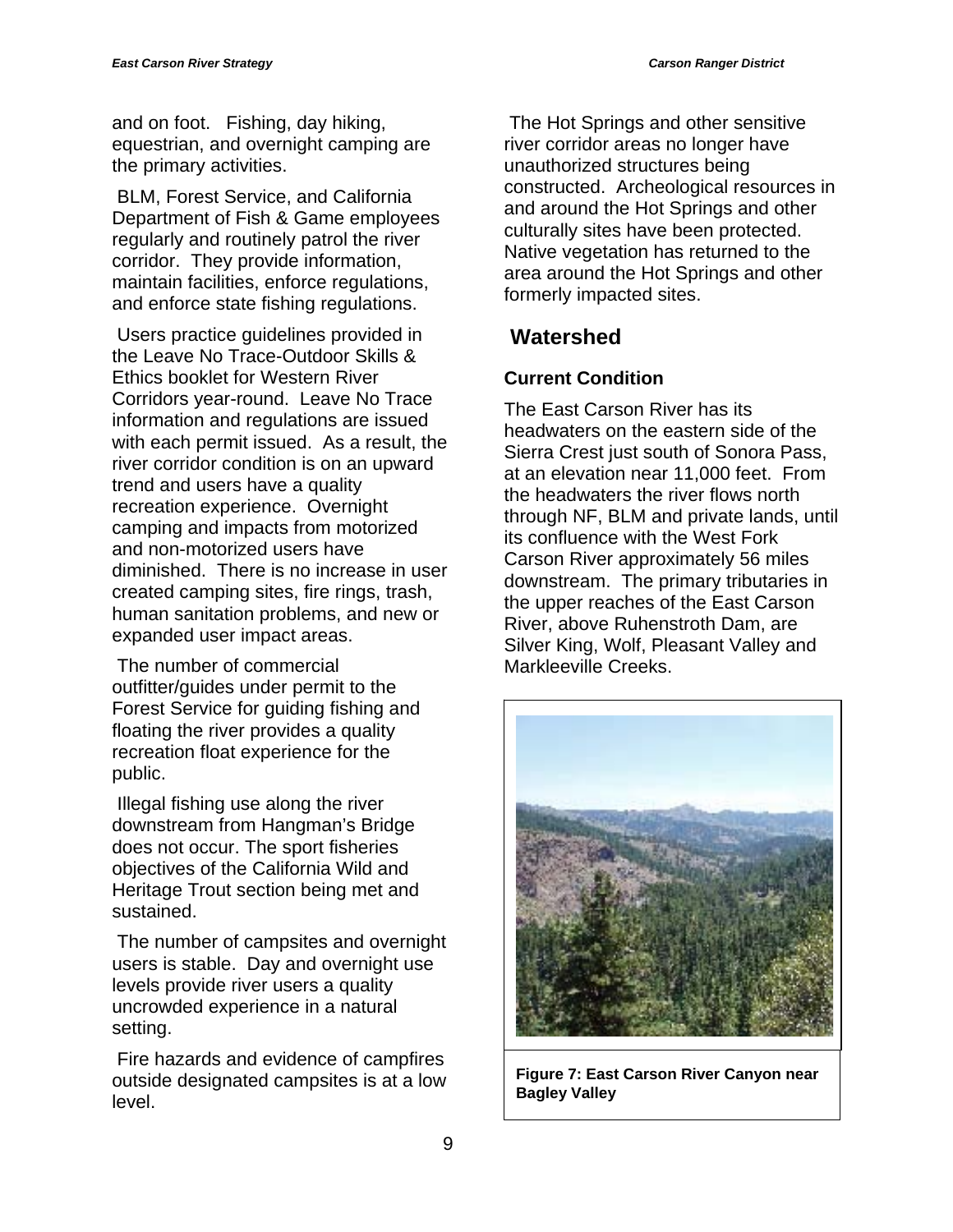Snowpack development and melt are the dominant factors in producing runoff in the East Carson River. During most years, precipitation falls as snow from November through April. The snow pack begins to melt in March, typically reaches a maximum in May, and then recedes through the remainder of the summer. The East Fork Carson River has been gauged below its confluence with Markleeville Creek for peak flows since 1961 and daily flows beginning in 2004. Peak flows have ranged from 586 cfs (cubic feet per second) during the drought year of 1977, to 18,900 cfs during the New Years flood of 1997.

 The East Fork Carson River is dominated by poorly consolidated volcanic rocks that tend to be friable and active, with additional movement occurring during high flows. During the 1997 flood the landslide appears to have blocked the entire channel, resulting in channel aggradation upstream and incision of the landslide mass.

**Water Quality:** There is a limited amount of water quality data for the East Fork Carson River and its tributaries. Currently, Indian Creek, Bryant Creek (both CA & NV), Leviathan Creek, Monitor Creek, and the reach of the East Carson River from state line downstream to HWY 395 have been listed under Section 303(d) of the Federal Clean Water Act. Bryant Creek, Leviathan Creek and Monitor Creek are all affected by acid mine drainage from

very erosive. In the East Fork, channels are strongly incised into this material, and adjacent slopes are extremely steep. Large landslides throughout the East Fork watershed cause the episodic delivery of sediment to



**Figure 8: East Carson River upstream of Centerville** 

**Leviathan** Mine and Colorado Hill and are listed for various metals. Water quality in these creeks is being improved through the **CERCLA** process of mine site restoration. Indian Creek is listed for pathogens from grazing related sources.

the channel. On the East Fork, just downstream of the Wolf Creek confluence, a massive landslide is evident that dates back to at least the 1960's. This landslide is currently

The reach of the East Carson River in Nevada is currently listed for turbidity and iron. Although NV doesn't list likely sources, turbidity is caused by erosion which can be generated from OHV use,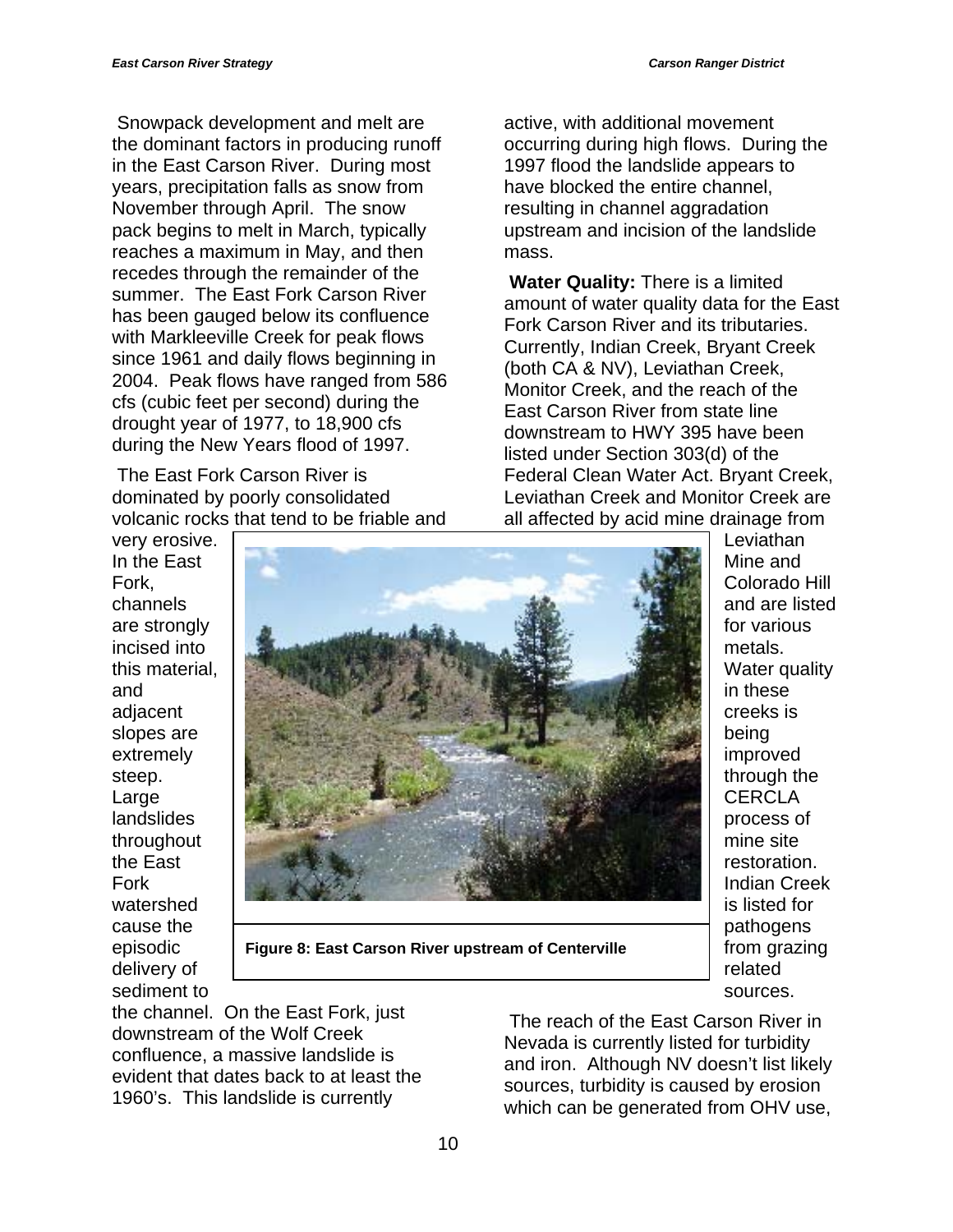grazing and other disturbances. Much of the East Carson River in Nevada was previously listed for nitrate, phosphates, and total dissolved solids. One of the sources for these constituents is grazing. These constituents may still exceed water quality standards, but are no longer listed since the state developed TMDLs.

 Two efforts are going on to collect water quality data in the Carson River watershed. The Carson Water Subconservancy District is leading the effort to conduct a comprehensive water quality monitoring program for the Upper Carson River Watershed in Alpine County, California. The purpose of this project is to identify causes of water quality problems and provide current information on water quality conditions on the West Fork and East Fork of the Carson River and Indian Creek, a tributary to the East Fork. The data has been collected and is currently being analyzed by the Desert Research Institute. The CWSD expects to have a draft Carson River management plan, which will include this water quality data, completed in June, with the final plan out in December.

 The Alpine Watershed Group has created a volunteer citizen water quality monitoring program. This program, which began in spring 2005, includes two sampling sites on the East Carson River and one site on Markleeville Creek. This program may provide some useful baseline data if it is continued for the next five years. One of its main purposes at this point is to inform and engage the community in effective watershed stewardship.

**Watershed Condition:** A stream corridor condition assessment for the Upper Carson River watershed was

completed in 2004. The assessment was conducted for the Alpine Watershed Group. The purpose of the project was to describe the current condition of both the West Fork and East Fork of the Carson River and provide restoration recommendations. The assessment team recommended floodplain restoration on the reach of the East Fork adjacent to HWY 4 between the confluence with Wolf Creek downstream to Hangman's Bridge. Much of this reach has been impacted by the proximity of the highway.

 Recommendations were also made for three reaches of Markleeville Creek. The Alpine Watershed Group, in conjunction with the Carson RD, is beginning the restoration process on the reach of stream through the guard station.

## **Desired Conditions**

- Water quality meets the goals of the Clean Water Act and California state water quality standards.
- The physical structure and condition of stream banks and shorelines minimizes erosion and sustains desired habitat diversity.

## **Fisheries**

## **Current Conditions**

The East Fork Carson River upstream of Carson Falls supports a small population of Lahontan cutthroat trout, a Federally-listed threatened species. The East Fork Carson River from Carson Falls downstream to Ruhenstroth Dam supports a highly popular recreational fishery. This same stretch of river between Carson Falls and Ruhenstroth Dam was also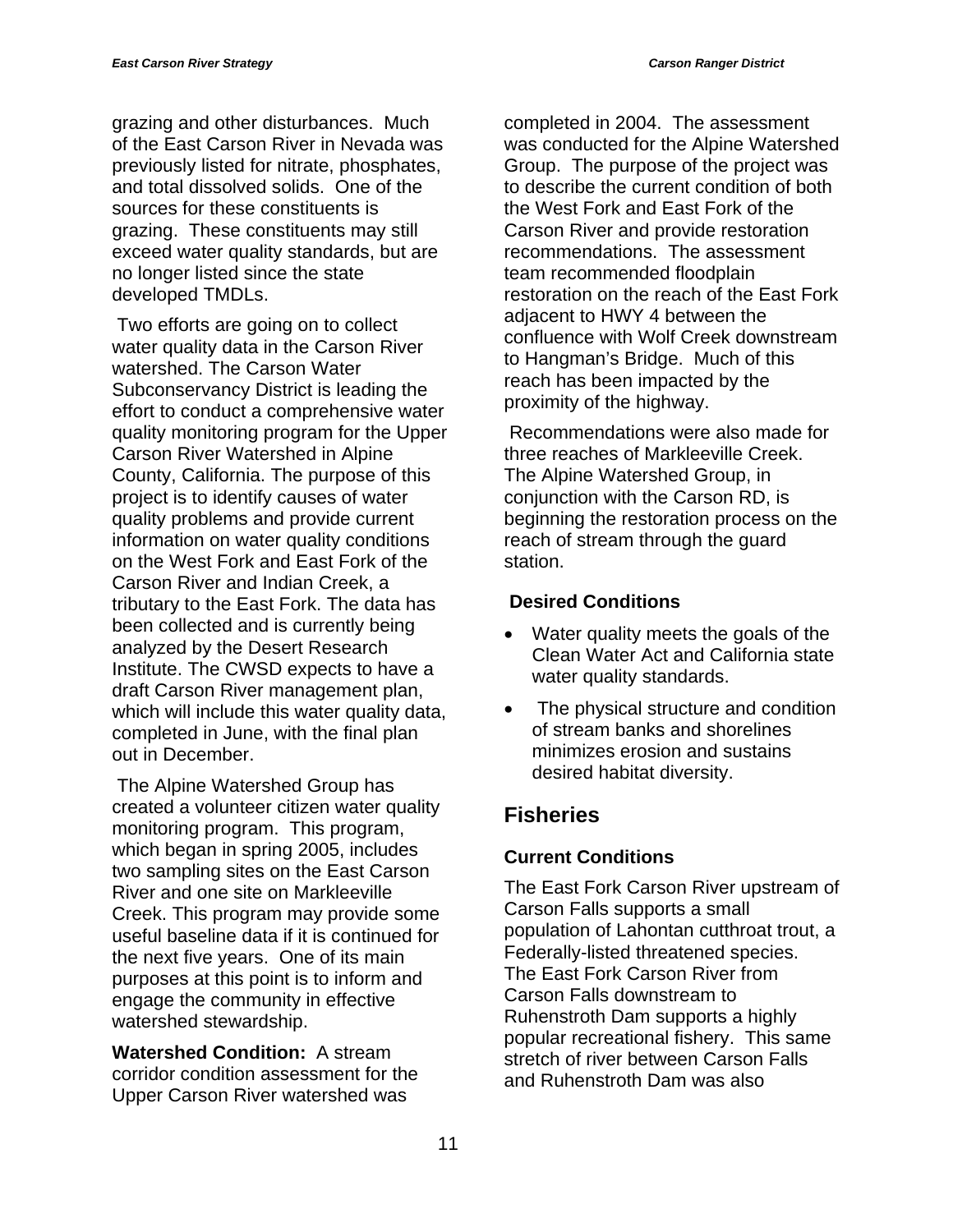historically inhabited by Lahontan cutthroat trout.

The Lahontan cutthroat trout and recreational fishery habitat within the East Fork Carson River corridor is at less than optimum condition due to the impacts from loss of streamside vegetation, hiking, recreational fishing, horse and stock use, dispersed camping, improper disposal of human waste, leave-no-trace principles not being practiced, usage of nondesignated roads, cattle grazing, and the expansion of noxious weeds.

The East Fork Carson River corridor also provides important habitat for mountain yellow-legged frogs and Yosemite toads, two species of amphibians whose populations have declined throughout the Sierra Nevada mountain range.

## **Recreational Fisheries**

The East Fork Carson River between Carson Falls and Ruhenstroth Dam is known for great recreational fishing opportunities. Rainbow, brook, and brown trout are common throughout this area. The California Department of Fish and Game and Alpine County stock the East Fork Carson River with these nonnative fishes regularly.

The recreational fishery habitat between Carson Falls and Ruhenstroth Dam is being affected by loss of streamside vegetation, hiking, recreational fishing, horse and stock use, dispersed camping, improper disposal of human waste, leave-no-trace principles not being practiced, usage of nondesignated roads, cattle grazing, and the expansion of noxious weeds. If managed inappropriately, all of these activities and impacts have the potential

to result in severe degradation of the recreational fishery habitat.

## **Lahontan Cutthroat Trout**

The Carson River Watershed historically provided an estimated 300 miles of stream habitat for the native Lahontan Cutthroat trout. Populations of these fish within the watershed were interactive and interconnected, and therefore these metapopulations had high genetic diversity and were capable of long term persistence through adverse conditions.

Currently the Lahontan cutthroat trout occupies approximately 9.0 miles of habitat in the Carson River drainage: approximately 3.0 percent of their historic range. Lahontan cutthroat trout have been introduced into six Carson River tributaries that were previously unoccupied by Lahontan cutthroat trout. The entire East Fork Carson River upstream of Ruhenstroth Dam was historically inhabited by Lahontan cutthroat trout. The Lahontan cutthroat trout was listed as endangered in 1970 and reclassified to threatened in 1975 to allow regulated fishing and more management flexibility.

The primary causes for the decline of Lahontan cutthroat trout include: 1) reduction and alteration of stream discharge; 2) alteration of stream channels and morphology; 3) degradation of water quality; and 4) introductions of non-native fish species. The Carson River corridor downstream of Carson Falls is primarily inhabited by non-native fishes which include: rainbow trout, brook trout, and brown trout. A small population of pure Lahontan cutthroat trout still exists in the East Fork Carson River upstream of Carson Falls.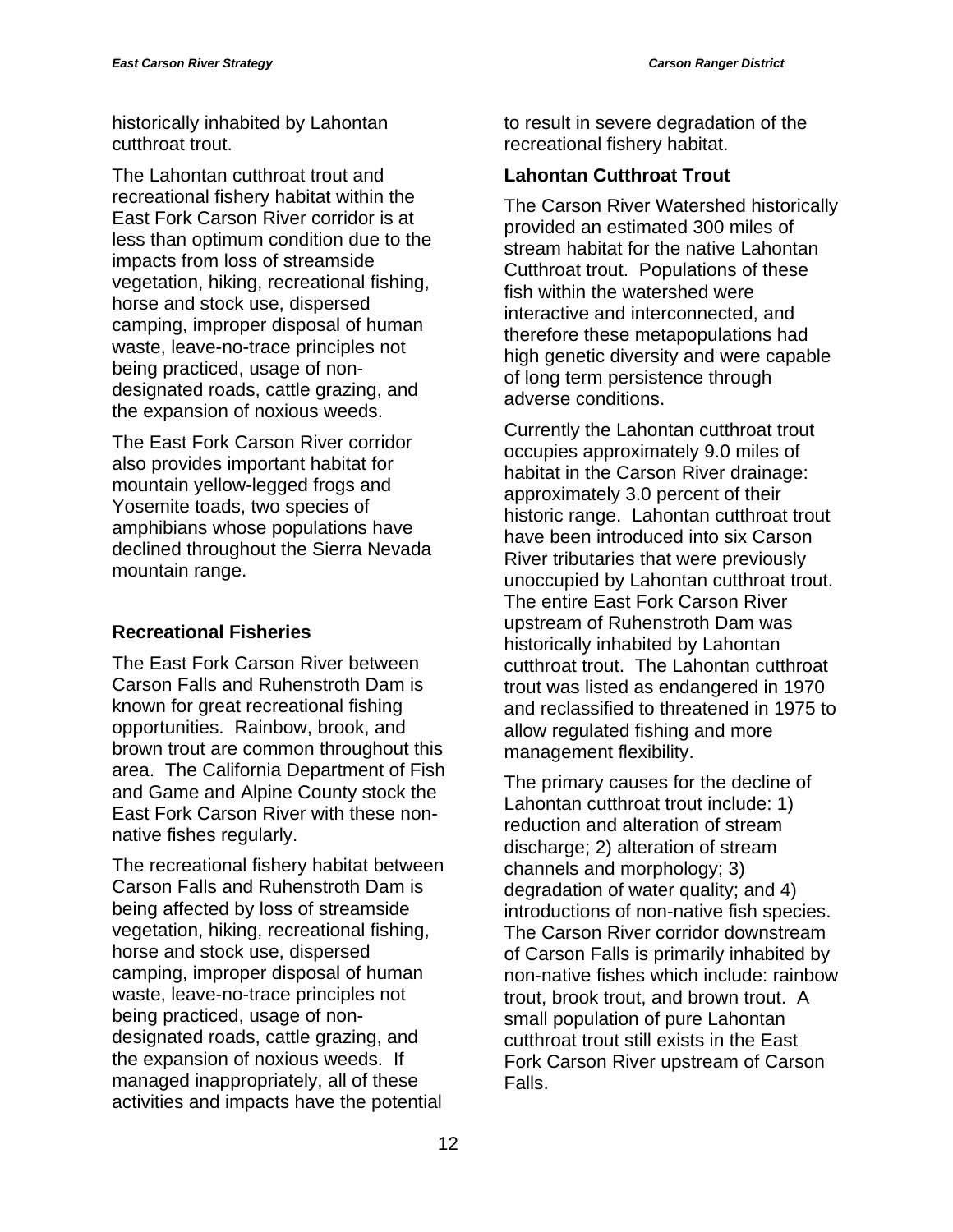Upstream of Ruhenstroth Dam, the East Fork of the Carson River is free flowing and has no water diversions, and the only fish barrier is the naturally occurring Carson Falls located within the Carson-Iceberg Wilderness. Preserving this important habitat is important for fishery management. This important river habitat upstream and downstream of Carson Falls is currently being affected by loss of streamside vegetation, dispersed camping, improper disposal of human waste, usage of non-designated roads, and the expansion of noxious weeds.

## *Yosemite Toads*

The Yosemite toad is endemic to the Sierra Nevada mountain range. As of the mid-1990's the Yosemite toad had declined substantially or disappeared from over 50% of the sites where it was known historically (Jennings 1996) and it is currently a California State Species of Special Concern, Forest Service Region 5 Sensitive Species, and a U.S. Fish and Wildlife Service candidate species.

Yosemite toads have not been sighted within the East Fork Carson River corridor; however, Yosemite toad habitat does exist in the wet meadows, springs, small ponds, side channels, and sloughs that occur within the corridor.

## *Mountain Yellow-Legged Frogs*

Mountain yellow-legged frogs have declined dramatically during the past century, and are now found in fewer than 20% of historic localities (Jennings and Hayes 1994). Mountain yellowlegged frogs have disappeared from nearly all known low-elevation sites on the west slope (5,000'-9,000'), are extremely rare on the east side, and are uncommon even in the most remote habitats along the west side of the Sierra crest (10,000'-12,000'). As a result, mountain yellow-legged frogs are currently a California State Species of Special Concern, Forest Service Region 5 Sensitive Species, and a U.S Fish and Wildlife Service candidate species.

Mountain yellow-legged frogs have not been sighted within the East Fork Carson River corridor; however, Mountain yellow-legged frog habitat does exist in the river, and in the nearby ponds and tarns that occur within the corridor.

#### **Desired conditions**

The East Fork Carson River corridor should support biodiversity and habitat quality, including viable populations of native species, and provide for recreational fishing opportunities considering historical and future use patterns. Management of the habitat should balance recreational benefits with maintaining or improving native biodiversity and a recreational fishery. Native biodiversity and habitat quality are maintained in Riparian Conservation Areas and Critical Aquatic Refuges as defined in the Sierra Framework Amendment.

#### *Riparian Conservation Areas*

- Water quality meets the goals of the Clean Water Act and Safe Drinking Water Act; it is fishable, swimmable, and suitable for drinking after normal treatment.
- Species composition and structural diversity of plant and animal communities in riparian areas, wetlands, and meadows provide desired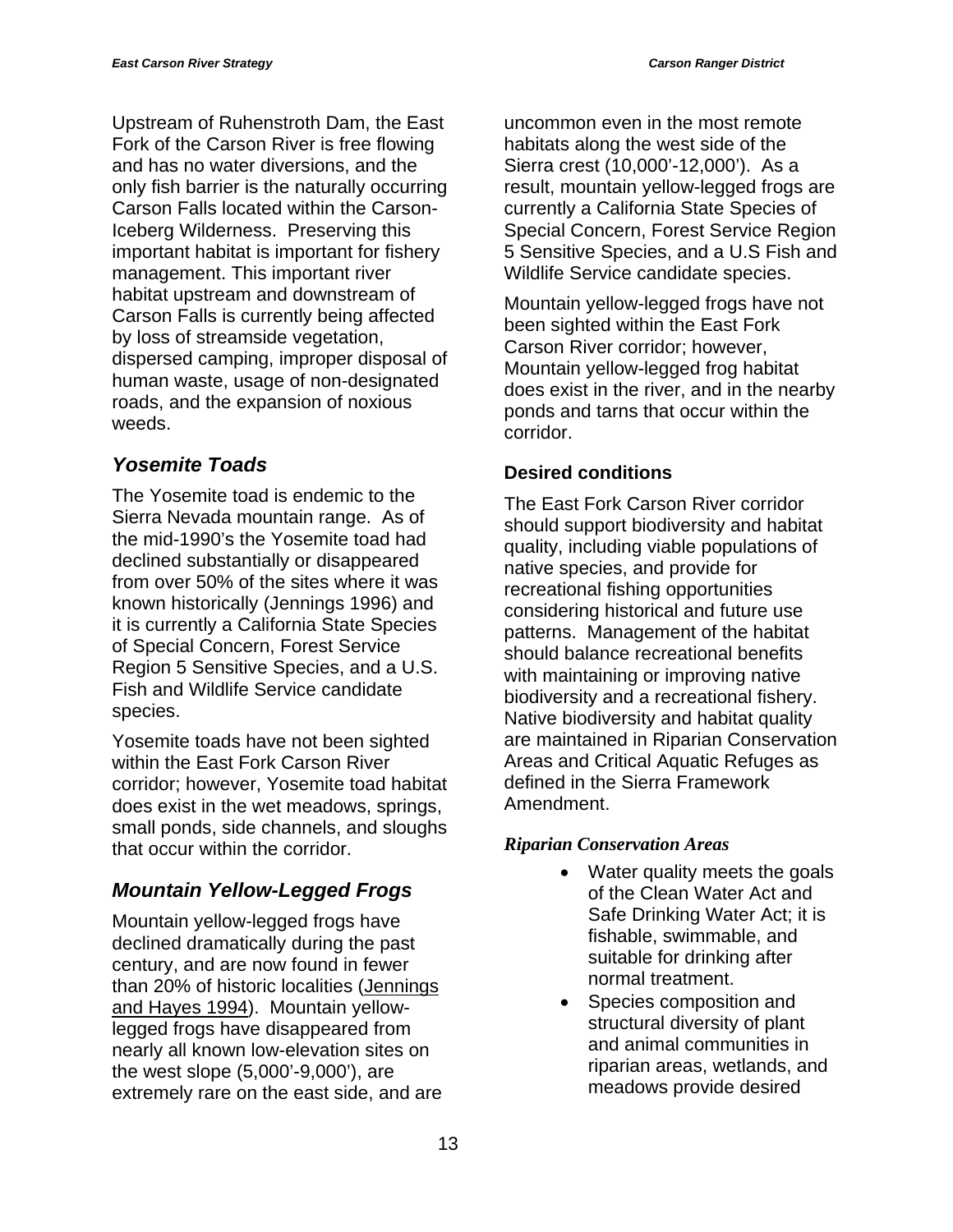habitat conditions and ecological functions.

- The distribution and health of biotic communities in special aquatic habitats (such as springs, seeps, vernal pools, fens, bogs, and marshes) perpetuates their unique functions and biological diversity.
- Spatial and temporal connectivity for riparian and aquatic-dependent species within and between watersheds provides physically, chemically and biologically unobstructed movement for their survival, migration and reproduction.
- The connections of floodplains, channels, and water tables distribute flood flows and sustain diverse habitats.
- Soils with favorable infiltration characteristics and diverse vegetative cover absorb and filter precipitation and sustain favorable conditions of stream flows.
- The physical structure and condition of stream banks and shorelines minimizes erosion and sustains desired habitat diversity.
- Meadows are hydrologically functional. Sites of accelerated erosion, such as gullies and head cuts are stabilized or recovering. Vegetation roots occur throughout the available soil profile. Meadows with perennial and intermittent streams have the following characteristics: (1) stream

energy from high flows is dissipated, reducing erosion and improving water quality, (2) streams filter sediment and capture bedload, aiding floodplain development, (3) meadow conditions enhance floodwater retention and groundwater recharge, and (4) root masses stabilize stream banks against cutting action.

## *Critical Aquatic Refuges*

- Critical aquatic refuges provide habitat for native fish, amphibians and aquatic invertebrate populations. Remnant plant and animal populations in aquatic communities are maintained and restored.
- Streams in meadows, lower elevation grasslands, and hardwood ecosystems have vegetation and channel bank conditions that approach historic potential.
- Water quality meets State streams standards.

## **Wildlife Habitat**

## **Current Conditions**

## **Riparian Upland**

The middle and lower upland sections of the East Carson River contain predominantly shrubland communities of sagebrush, bitterbrush and mahogany. Much of this area is designated as critical winter range for the Carson River mule deer herd, a bi- state herd whose range encompasses much of Alpine County and portions of Douglas County. Range for mule deer is generally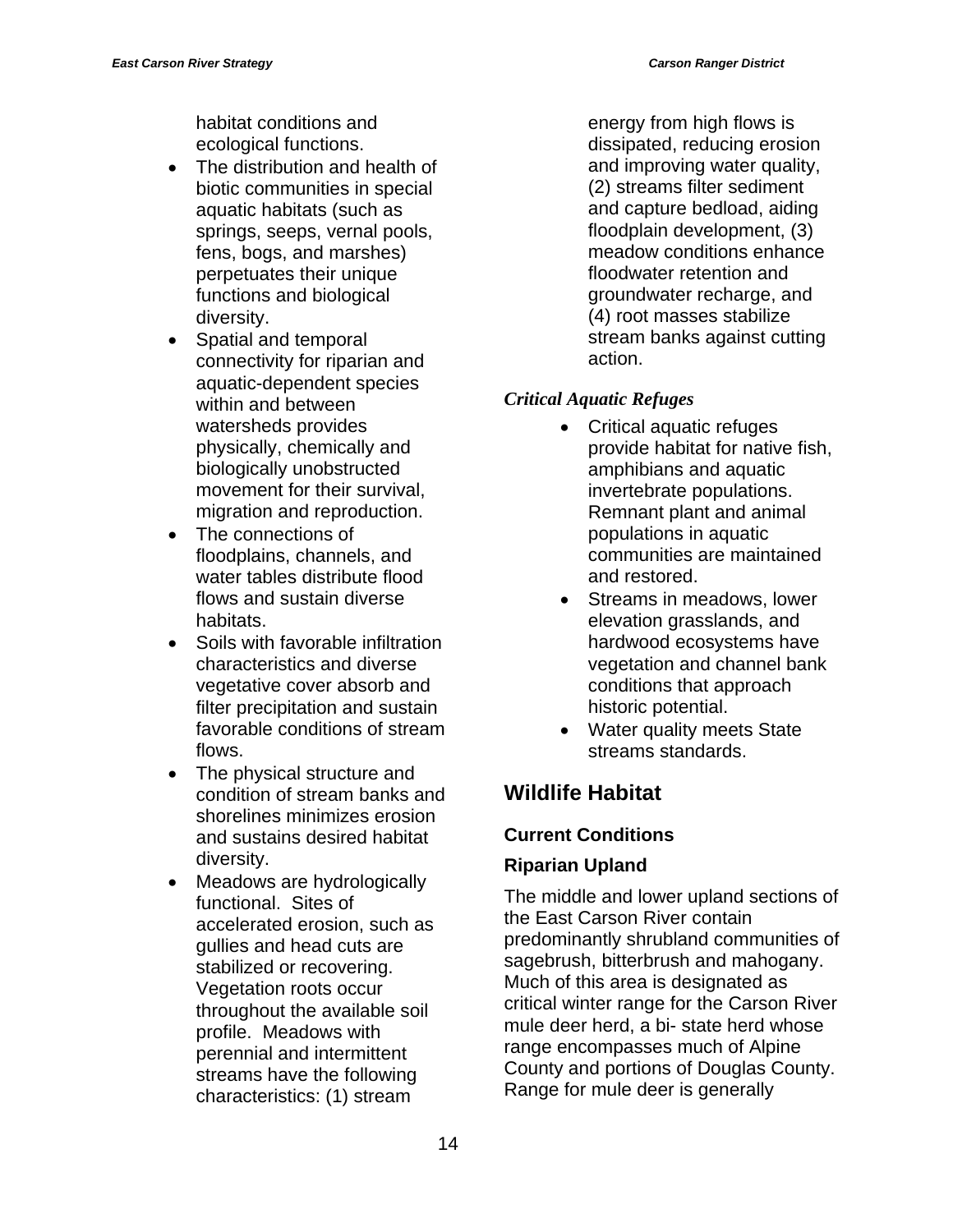considered "critical" when habitat components meet or exceed the biological requirements necessary to sustain a viable population of mule deer. Population levels for the Carson River Herd have fluctuated over the years. For example, population estimates in 1956 were recorded at approximately 11,000 animals and peaked in 1959 at 21, 500 (Fowler et al 1981). Since 1980, populations have declined and the long term trend for this herd is downward (Lackey 2004). Loss of habitat from urban development and type-conversion of critical habitat to cheatgrass are two of the major factors for the herds decline (Lackey 2004, deVos et al 2003).

Much of the area identified as critical winter range for mule deer, also provides the best habitat for other important wildlife species such as sage grouse and pygmy rabbit. Both of these species rely on dense stands of sagebrush to provide cover and forage throughout the year. Although sage grouse and pygmy rabbits have not been documented along the River corridor, existing stands of brush communities in this area could likely support both species. Furthermore, sage grouse historically have occurred near the Heenan Lake area, approximately five miles south of the River.

Currently, portions of the identified critical winter range along the middle and lower stretches of the river are becoming infested with cheatgrass. Cheatgrass is an invasive annual that easily becomes established in areas disturbed from wildfire and other disturbance events. Once established, cheatgrass begins to deplete soil moisture and eventually replace native plant communities including bitter brush and sagebrush stands, which mule deer rely on for important forage and cover. Another damaging effect to landscapes from cheatgrass infestation is the increased frequency of fire. For example, native shrubland communities typically burn in 60-100 year intervals compared to 3 to 5 year intervals in homogenous cheatgrass stands (Billings 1994). The constant burning eliminates the range of woody plant species and decreases perennial forbs and grasses.

#### **Riparian Corridor**

Much of the riparian corridor contains dense patches of riparian shrub including willow, alder, and bitter cherry that provide quality habitat for a variety of neotropical songbirds. Neotropical songbirds breed in North American riparian areas during summer and spend winters in Central and South America in search of insects, nectar, and fruits. Many species of songbirds have suffered large declines in recent years, primarily due to degradation and loss of important riparian habitat. Loss of habitat not only reduces nesting substrate, it also leads to an increase in nest parasitism and nest predation of songbirds. Therefore, conservation of riparian areas is considered critical for the protection of migratory and resident birds (Manley and Davidson 1993)

Noxious weeds, including tall whitetop and yellow starthistle, are appearing in greater frequency along the lower stretches of the River. Both of these species are extremely invasive and easily out compete native plant communities for soil moisture and nutrients. The whitetop and starthistle occur primarily along the banks of the river where they are replacing native willow/alder shrublands and effectively reducing habitat for migratory birds. The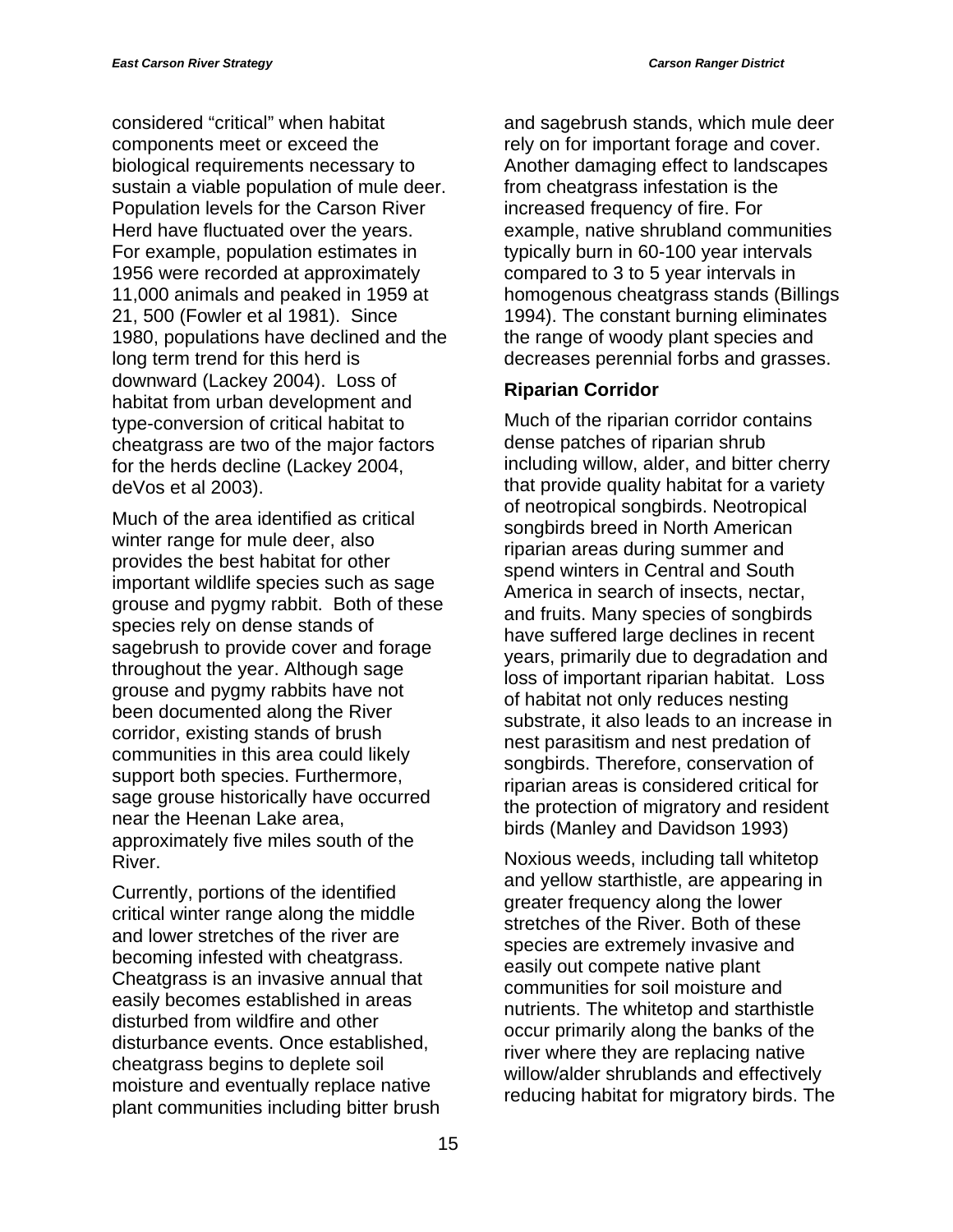replacement of native vegetation with invasive species affects birds by eliminating foraging and nesting substrate, reducing several orders of native insect populations, and by increasing non-native animal populations (predators). Habitat loss and degradation are probably the most important factors in the decline of riparian bird populations.

## **Desired Future Condition- Wildlife**

The Desired condition for the Carson River includes restoring native plant communities by reducing cheatgrass and other noxious weed infestations along the river corridor. Restoration of these sites will improve range conditions for mule deer and other wildlife while reducing the risk of more frequent and more damaging wildfires.

## **Wild and Scenic River Management**

The East Carson is one of only two free flowing rivers on the east slope of the Sierra Nevada. The River was

determined to be eligible for Wild and Scenic River status in the Toiyabe Plan on 1986. A suitability study to recommend all, portions, or none of the River for designation as Wild and Scenic has not been completed yet.

## **Current Conditions**

In 1968 Congress passed the Wild and Scenic Rivers Act, protecting certain of the nation's remaining free-flowing rivers, preserving them and their immediate environments for the use and enjoyment of present and future generations. The Act designated 61 rivers or segments of rivers as Wild and Scenic. The Act also directed federal agencies to determine which additional rivers should be evaluated. This resulted in "The Nationwide Rivers Inventory" which listed rivers which may be eligible for designation. The East Fork of the Carson River was included as a river that may be eligible.

During the preparation of the Toiyabe Forest Plan in 1986, the Forest Service completed an eligibility assessment of



the East Fork of the Carson River. This assessment examined the physical features of the river and compared them to the classification criteria in the Wild and Scenic rivers Act. The criteria are:

Wild River Areas – Those sections of river that are free of impoundments and generally inaccessible except by trail. With watersheds or shorelines essentially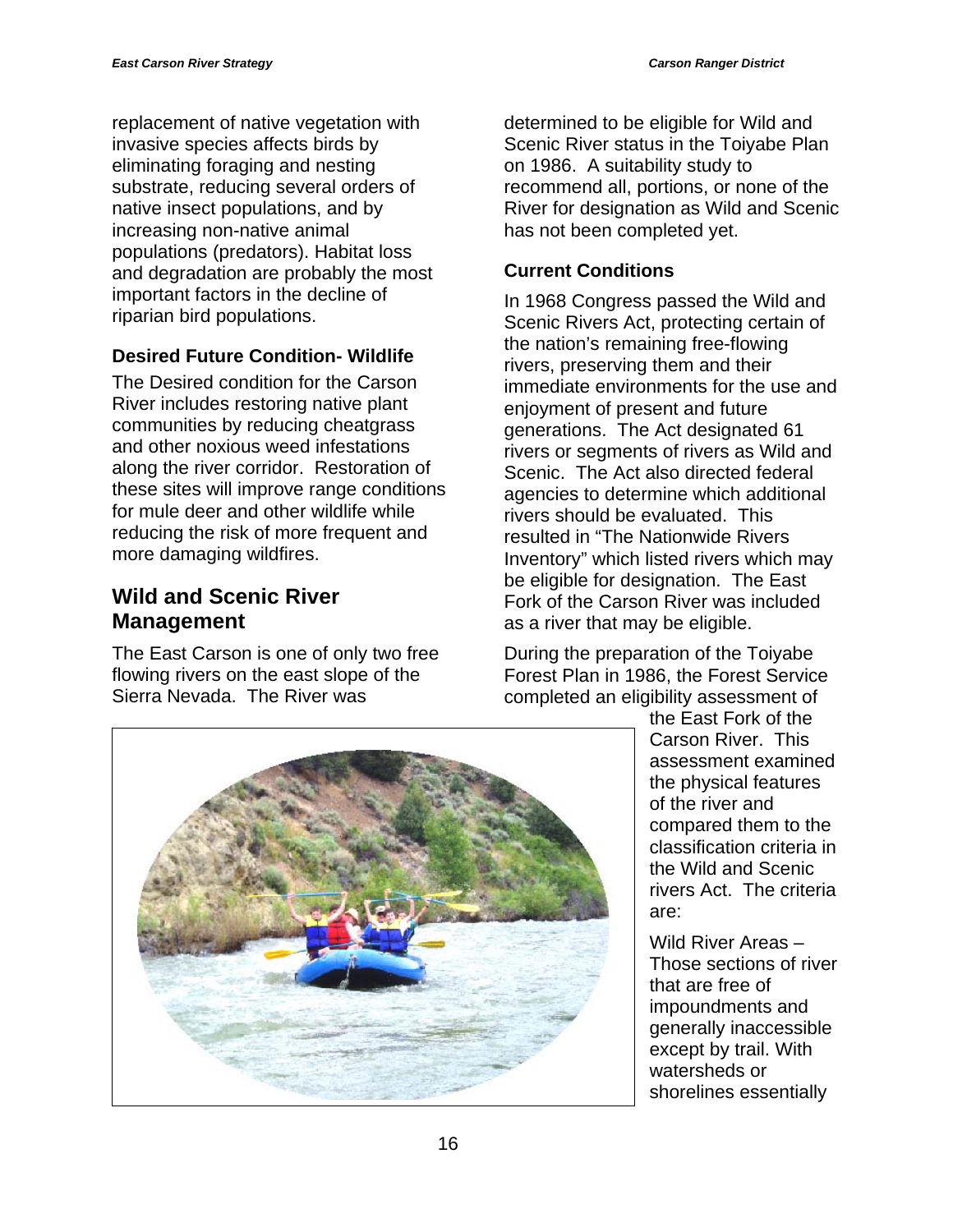primitive and waters unpolluted.

Scenic River Areas – Those sections of river that are free of impoundments, with watersheds or shorelines largely undeveloped, but accessible in places by roads.

Recreational River Areas – Those sections of river that are readily accessible by road, that may have some development along their shorelines, and that may have undergone some impoundment or diversion in the past.

The result of this comparison of criteria against physical features resulted in the following eligibility classification for the East Fork of the Carson River:

Wild River – From source to the mouth of Wolf Creek (27 miles)

Scenic River – From Hangman's Bridge to Ruhenstroth dam (20 miles)

Recreational River – From Wolf Creek to Hangman's Bridge (9 miles)

The next step still to be completed in accordance with the Wild and Scenic River Act involves a suitability study which includes an analysis of resource values gained or foregone by designation and alternatives to designation. The suitability study would result in a recommendation to Congress for designation or non-designation as a Wild and Scenic River. The suitability study could also include recommendations on the whole East Fork of the Carson River or on portions. The completion of this study becomes more important as populations increase in the area and conflicting demands compete for uses of the river.

In the interim, the Forest Service is required to protect the wild and scenic characteristics of the river. This management of the river as wild and

scenic prevents the impoundment of the river by dams or actions that would destroy the free flowing nature of the river. The river has been managed under this direction for 30 years, since 1986.

While there are currently no active proposals to dam the East Fork of the Carson River, it has been the subject of various dam proposals over the last hundred years. The River was seriously studied in 1978 by the Bureau of Reclamation for the Watasheamu Dam Project. The project was shelved for many years because of lack of financial backing by irrigators and local governments. In 1988, the Watasheamu Dam and a smaller Bodie Dam proposal surfaced again. The Watasheamu Dam was set aside when the State of California added a portion of the East Fork of the Carson River to its State designated Wild and Scenic river list.

The East Fork of the Carson River was determined eligible based on its outstanding values as a free flowing river for the use and enjoyment of current and future generations of residents of and visitors to Douglas County in Nevada and Alpine County in California. The river is highly valued for its scenic attractions, recreation opportunities and fishery values.

The River offers pristine scenery as it descends the east slope of the Sierra Nevada through the glacier carved granitic canyons and coniferous forests of the Carson Iceberg Wilderness, through alpine meadows and rolling tree covered hills to emerge into the sagebrush and pinyon covered foothills and desert canyons of the Great Basin.

#### **Desired conditions**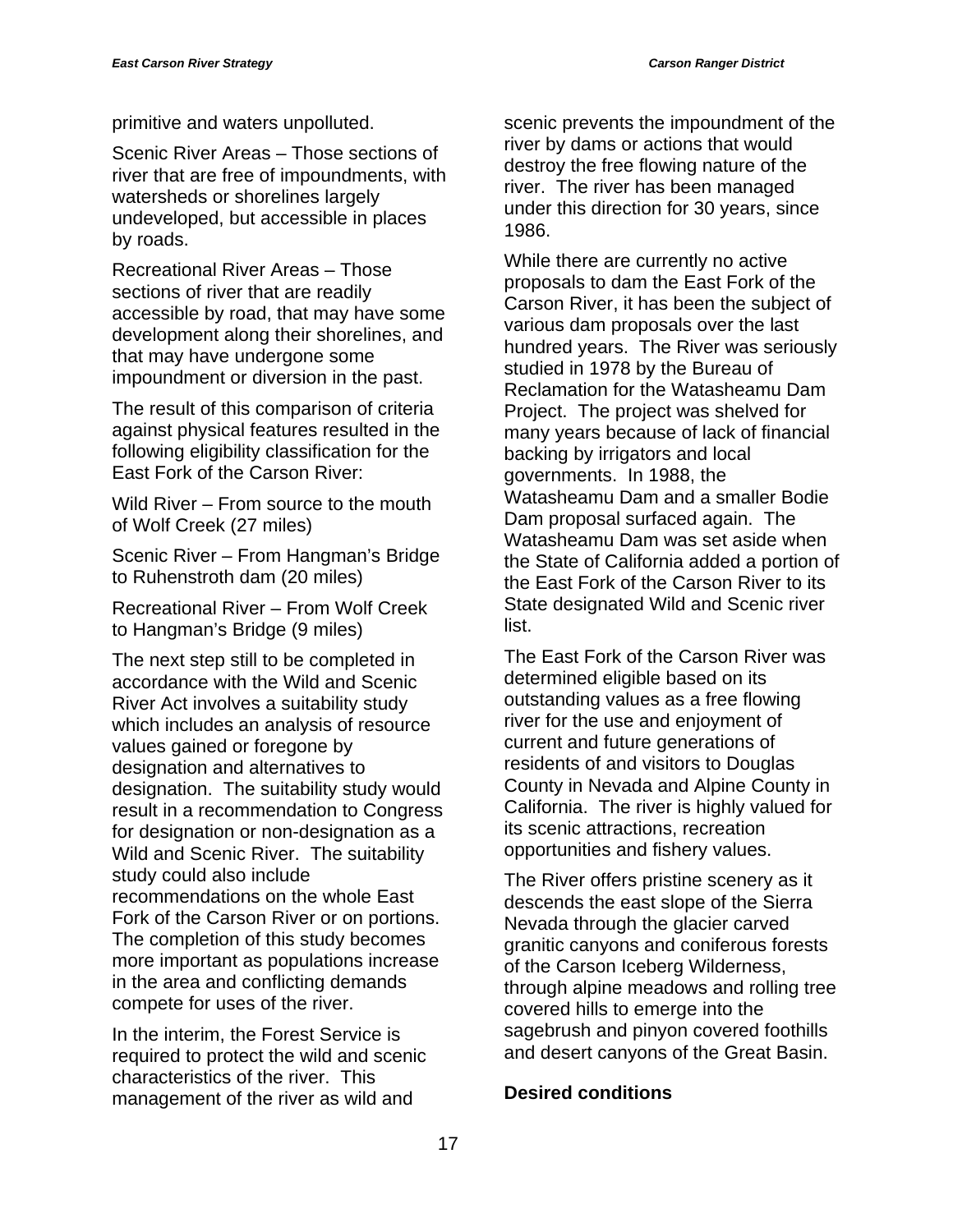Maintain quality recreation experiences and ecosystem integrity in the river corridor.

## **Heritage Resources**

## **Current Conditions**

Human use of the Sierra Nevada and Carson Range over the centuries has transformed into a diverse cultural setting. Anthropological research and physical evidence in the form of prehistoric or historic archaeological sites and traditional cultural properties chronicle the patterns of human land use and reconstruct the retrospective landscape setting. The East Carson landscape analysis area is located in a relatively high sensitivity zone for historic heritage resources and high sensitivity zone for prehistoric sites.

Archaeological, ethnographical, and historic research suggests that the Washoe people used the natural resources in the region for centuries. The Washoe subsistence base was focused on obtaining resources during seasonal rounds, such as the use of Lake Tahoe's shoreline and small streams for fishing in the summer, the gathering of pine nuts on the eastern slopes in the fall, and using lowlands or meadows in the winter. Unidentified prehistoric sites probably exist in unsurveyed portions of the East Carson landscape analysis area, especially along streams or creeks, in meadows, or within the pinyon-juniper woodlands. Although few prehistoric sites have been identified and formally recorded, the Washoe people have strong traditional ties to the analysis area. The Washoe currently practice traditional subsistence, plant gathering, and religious activities on their ancestral lands, and consider the East Carson

area important culturally and environmentally.

Natural environmental processes and current human activities continuously affect heritage resources sites. For instance, erosion and vehicle traffic have affected sites near the hot springs, and Centerville.

There are 24 formally recorded historic sites in the East Carson River corridor. The region's contemporary landscape setting is a reflection of historical human settlement patterns and land uses over a long period of time. Heritage resources in the analysis area can continually contribute to scientific studies and interpretations on human history and use of the area. Furthermore, the area is still utilized by native people who have traditional cultural ties to the lands.

## **Desired future conditions**

The desired future condition for cultural resources will be written in the Cultural Resource Overview (per the direction in the Forest Plan, USDA Forest Service 1986). This document will guide the management direction related to cultural resources and will provide a link to the California and Nevada State Historic Preservation Plans. The Overview will delineate areas for moderate and high archaeological sensitivity, and guide work targeted for completion in a Forestwide cultural resource inventory. It will also nominate sites for the NHRP and define historic districts. In addition, compliance with the National Historic Preservation Act (1966, as amended) requires completion of a Section 110 plan, which will describe enhancement or interpretation of heritage resource values. For example, the Section 110 plan includes managing NRHP site and historic districts by signing, developing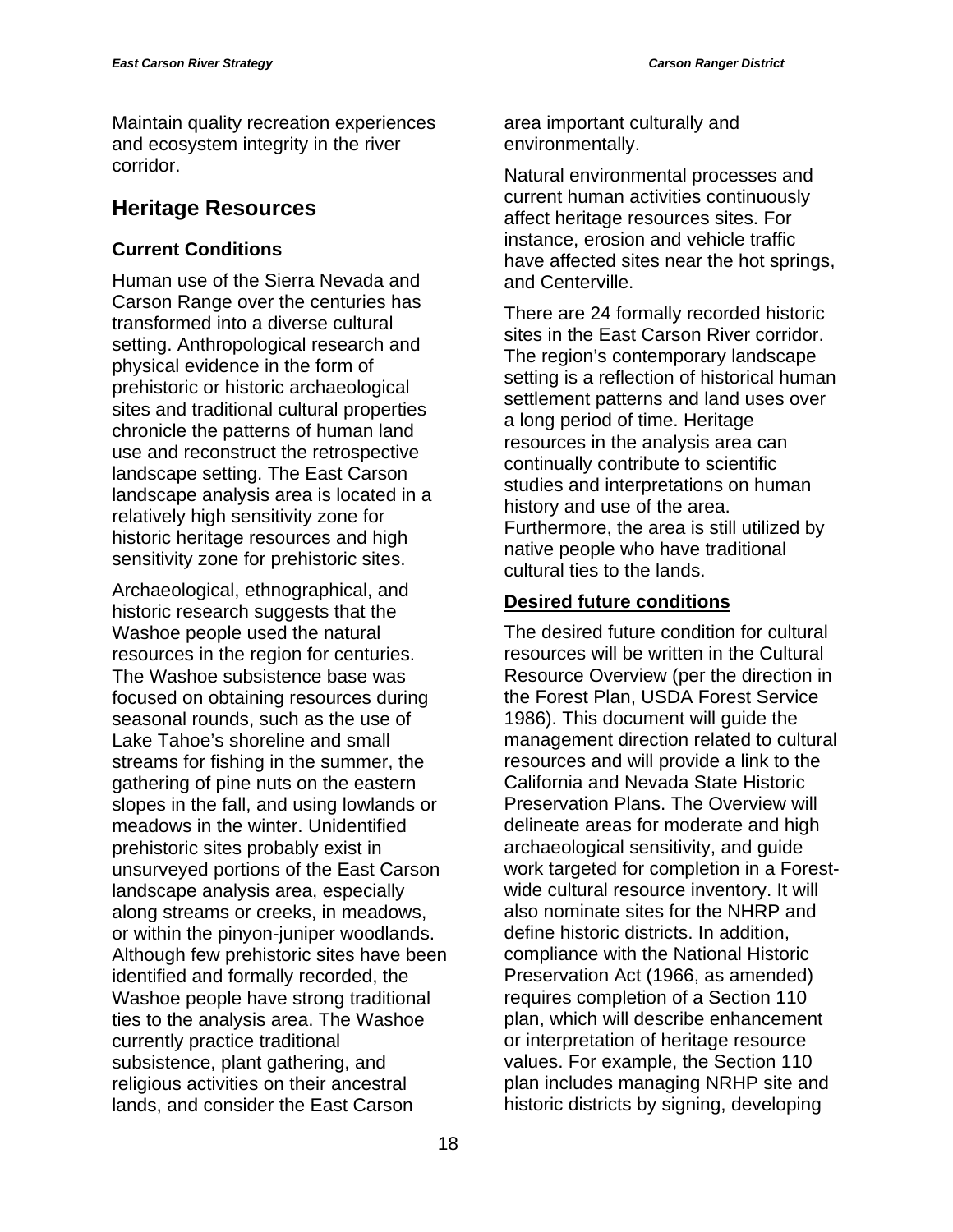public interpretation programs, and creating brochures. The Cultural Resource Overview and the Section 110 plan are under development (T. Birk, personal communication 2003).

## **Roads**

The roads discussion is structured different from the rest of this analysis because it is based on the question and answer based format of the Forest Service Roads Analysis Process.

## **Current Conditions**

Off-highway vehicles (OHV) often pass through tribal, private and national forest system lands to access the river. Damage has occurred to tributaries such as Bryant Creek and its riparian zone, as well as to private property including River Ranch, and the river corridor especially at the Hot Springs.

Motorized users have historically accessed the river on Forest Roads 689 & 690 from China Springs area in Douglas County, Nevada. Day and overnight use in this area is increasingly and impacting the riverbank. New campsites and fire rings are appearing and used more often along this section of the river down to private property at River Ranch. The private property owners at River Ranch replaced a wire fence several years ago with a pipe and rail fence set in concrete to gate off motorized use trespassing on their property.

Occasionally, OHV's have removed the parking lot barricades at the take-out in order to drive down to and/or through the river.

OHV web sites have been encouraging trespass vehicle use on areas closed to vehicles.

| <b>Classified Roads</b>                                 | Miles (NFS) | Recommendations                                                 |
|---------------------------------------------------------|-------------|-----------------------------------------------------------------|
| Hwy 4                                                   | 2 miles     | <b>State Route</b>                                              |
| Hwy 89 (Monitor Pass to Hangman's Bridge)               | 2.5 miles   | <b>State Route</b>                                              |
| Hangman's Bridge to BLM/'Private (Barney Riley Trail)   |             | Closed with Gate                                                |
| Scossa Cyn BLM and F.S.                                 | 1.5 miles   | Coordinate with BLM                                             |
| Haypress Flat (BLM and F.S.) Off of Hwy 395 (Route 310) | 5 miles     | Establish drainage on road,<br>close portions adjacent to river |
| Forest Road 189                                         | 4 miles     | Coordinate with BIA, Douglas<br>County, Washoe Tribe            |
| Forest Road 689                                         | 2 miles     | Maintain                                                        |
| Forest Road 690                                         | 2 miles     | Maintain                                                        |
| Forest Road 675 (Carson River Takeout)                  | .5 Miles    | Maintain                                                        |

Some motorized users coming from Haypress Flat down route 310 are driving through California Fish & Game property at the Hot Springs. During most of the year when there is low water flow (i.e. unsuitable for float trips), some users cross the river in their vehicles onto the west side to access the Hot Springs area which has been/is closed to motorized

## **Desired Conditions**

OHV hill climbing areas have been naturalized and no longer are being created. Motorized vehicles stay on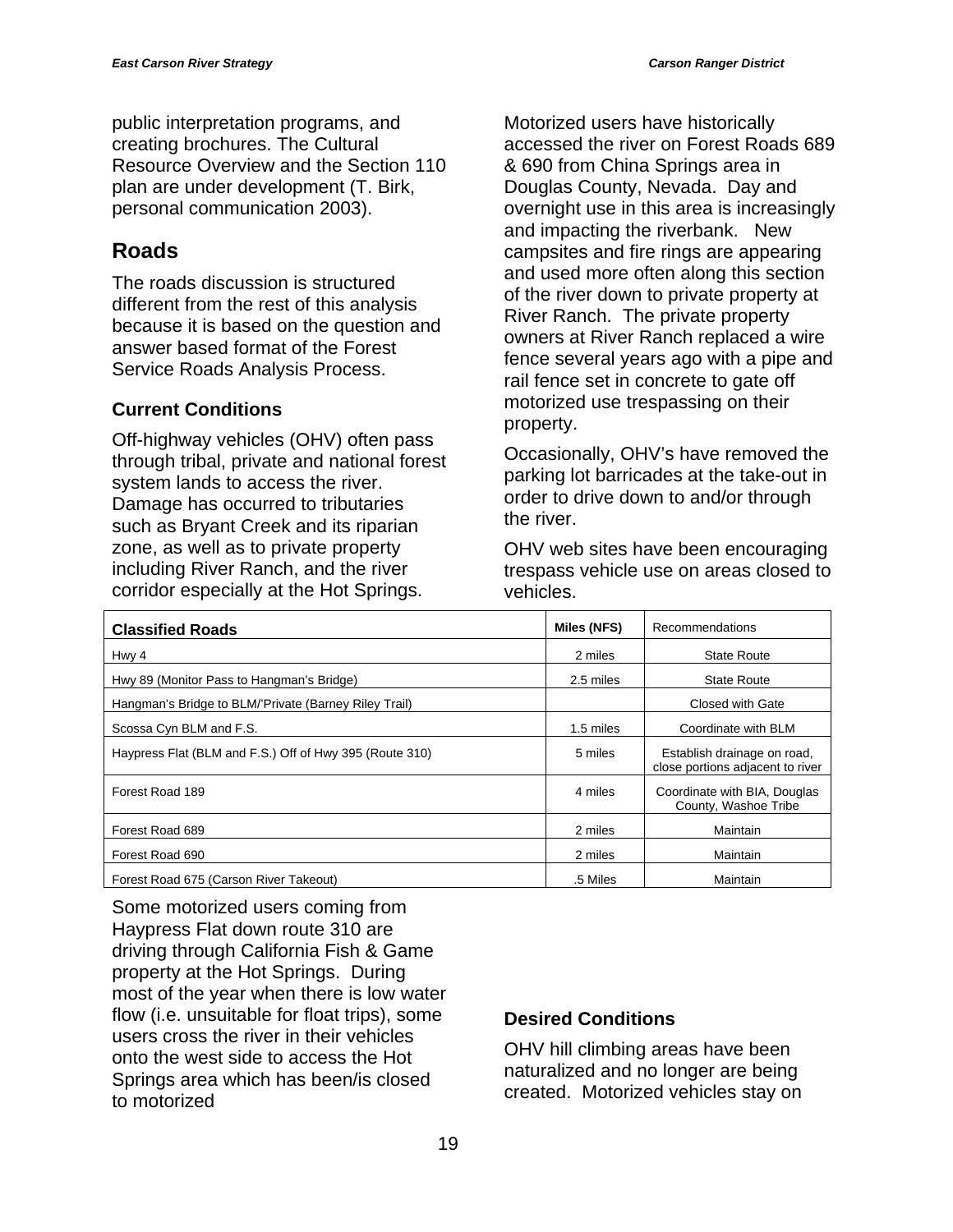designated roads and camp at designated campsites.

 Motorized users continue to enjoy accessing the river on Forest Roads 689 & 690 from China Springs area in Douglas County, Nevada. Day and overnight use in this area no longer adversely impacts the riparian area along the riverbank. New campsites and fire rings do not appear along this section of the river down to private property at River Ranch.

 Rivers users at the Carson River takeout in Douglas County enjoy a safe and quality non-motorized experience away from the parking lot. Facilities at the take-out are maintained regularly and are no longer vandalized.

 Fishing, day use, and dispersed camping where vehicles can easily get to the river's edge from Highway 4, Highway 4/89, and Wolf Creek Road no longer adversely impacts the riparian area.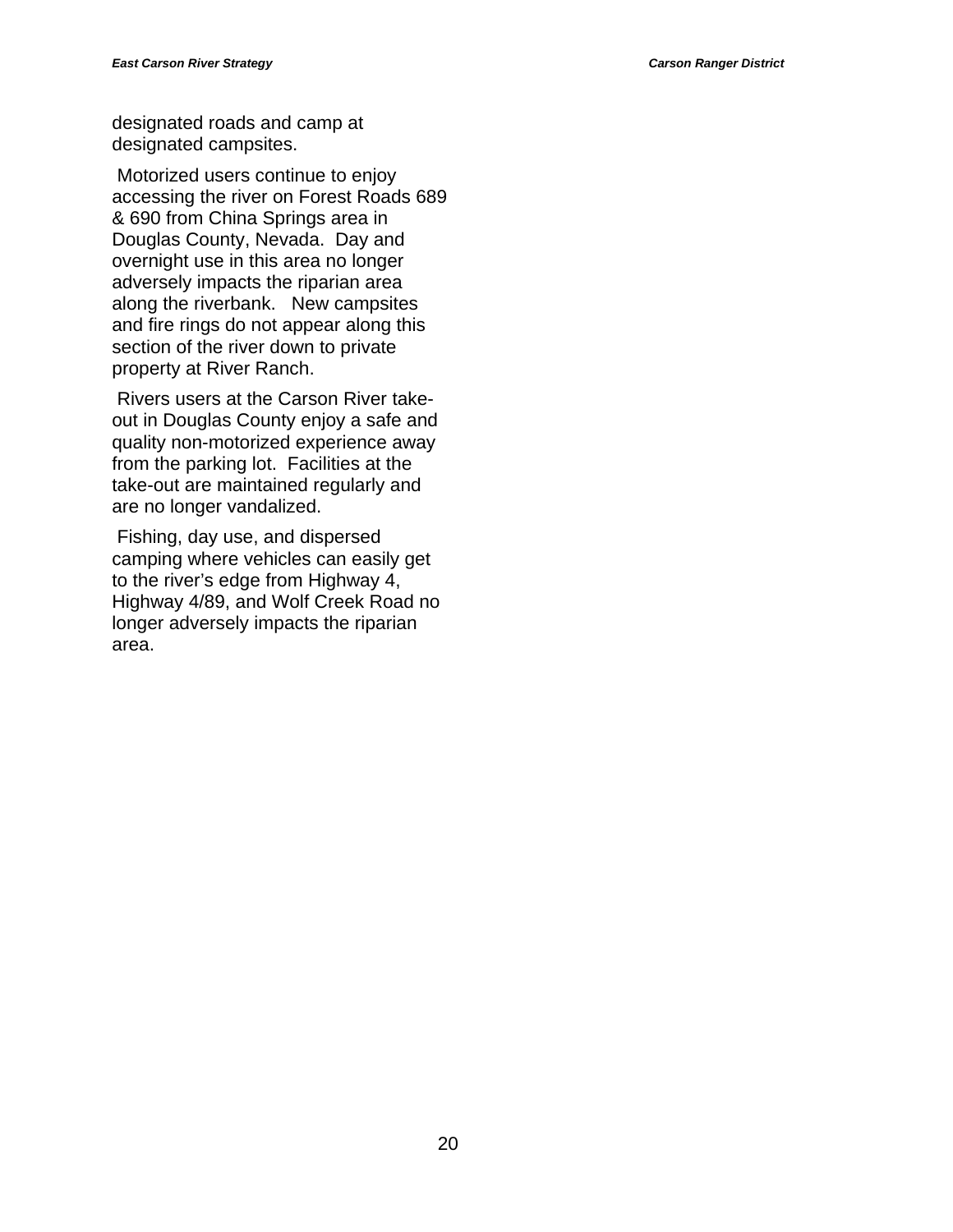This final chapter displays integrated and prioritized recommendations that would help to achieve desired conditions for human uses and enhance ecological integrity. Recommendations are focused on the issues identified in Chapter 2 and are designed to move from current conditions to desired conditions as addressed in Chapter 3.

## **Recreation**

#### **Current Situation**

The East Carson River country provides a wide variety of recreation opportunities, but is declining in quality due to overuse in some areas. Use of the river corridor for day use is the predominant recreation use. This includes floating during the spring runoff season, off-highway vehicles, hunting, and fishing outside the Wilderness.

 Overnight camping is increasing both during the float season as well as at other times of the year where motorized vehicles can drive to the river. An increase in user created camping sites, fire rings, trash, and new or expanded impact areas from additional use is occurring, particularly at the hot spring area in Alpine County.

## **Recommendations**

• **Reduce sanitation problems along the river by closing the overflowing unmaintained pit toilet at the hot springs. Establish a requirement to pack out human waste.** 

- **Enhance signage along the river, at vehicle access points, and at the put in and take out areas for rafting.**
- **Protect the main Hot Springs area by providing overnight camping opportunities in other areas. Allow for the current level of pool development at the Hot Springs, but protect them from overuse by educating visitors that no new permanent pools, benches or other structures will be constructed at any of the hot springs in the river corridor.**
- **Protect stream banks and water quality by establish camping at designated sites only downstream from Centerville Flat. Clearly sign these sites.**
- **Re-engineer/relocate the whitewater rafting take out point and inform responsible state, local, and private parties about the safety issues at Ruhenstroth dam.**

## **Wildlife/Plant Habitat**

## **Current Situation**

Much of the Carson River corridor provides excellent winter range for mule deer as well as suitable habitat for a variety of other wildlife species, including sage grouse and pygmy rabbit. However, some of the native plant communities in these areas are currently being converted to homogenous stands of cheatgrass and no longer provide adequate forage or cover for these species.

#### **Recommendations**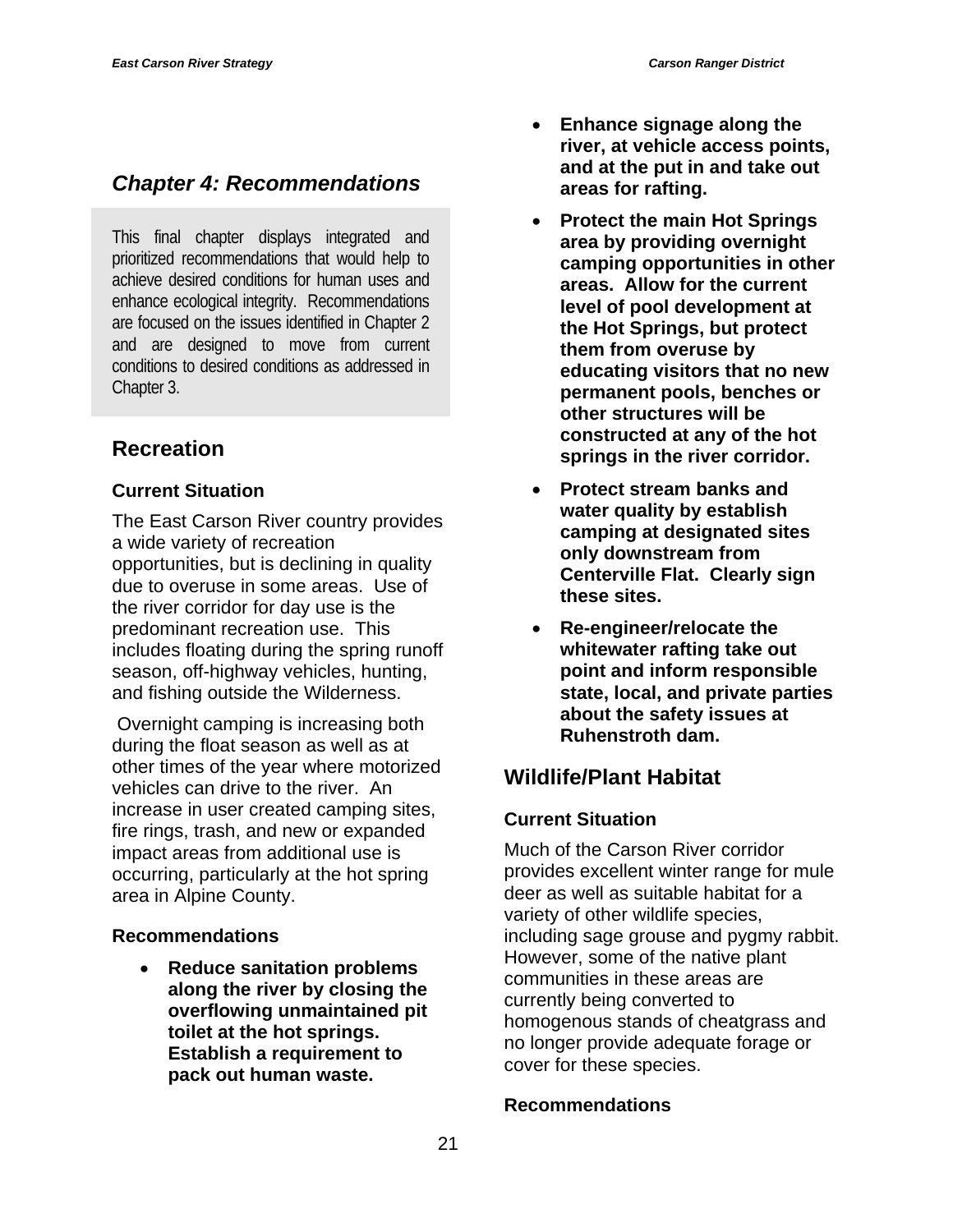- **Protect vital riparian habitat from being cut away by implementing a no woodcutting policy in the river corridor.**
- **Implement a native plant restoration project in cheatgrass areas to enhance mule deer and other mammal and bird habitat.**

## **Weed management**

#### **Current Situation**

The dense riparian vegetation found along the river corridor provides important habitat for a variety of migratory songbirds. However, large infestations of noxious weeds, including yellow starthistle and tall white top, are currently out-competing and replacing native riparian vegetation along sections of the river. These weeds can also be carried downstream into agricultural areas and damage croplands. While not classified as an "official" noxious weed, cheatgrass has also invaded much of the lower stretch of the river, replacing native vegetation, increasing fire danger, and spreading onto adjacent private lands.

#### **Recommendations**

• **Accelerate weed control/eradication efforts in the River corridor.** 

## **Fish and Amphibian Habitat**

#### **Current Situation**

The recreational fishery habitat between Carson Falls and Ruhenstroth Dam is being affected by loss of streamside

vegetation, hiking, recreational fishing, horse and stock use, dispersed camping, improper disposal of human waste, leave-no-trace principles not being practiced, usage of nondesignated roads, cattle grazing, and the expansion of noxious weeds. Portions of the current habitat of the Lahontan Cutthroat Trout, a threatened and endangered fish, are being affected by hiking trails in the vicinity of the East Fork of the Carson River.

#### **Recommendations**

- **Manage recreation use along the river as outlined in the recreation section in order to enhance and protect fish habitat.**
- **Re-route portions of the hiking trails along the river in the Carson Iceberg Wilderness in order to protect the critical aquatic refuge for Lahontan Cutthroat Trout.**
- **Establish a critical aquatic refuge to protect threatened species habitat upstream of Carson Falls.**

## **Watershed Resources**

#### **Current Situation**

A stream corridor condition assessment for the Upper Carson River watershed was completed in 2004.

The assessment team recommended floodplain restoration on the reach of the East Fork adjacent to HWY 4 between the confluence with Wolf Creek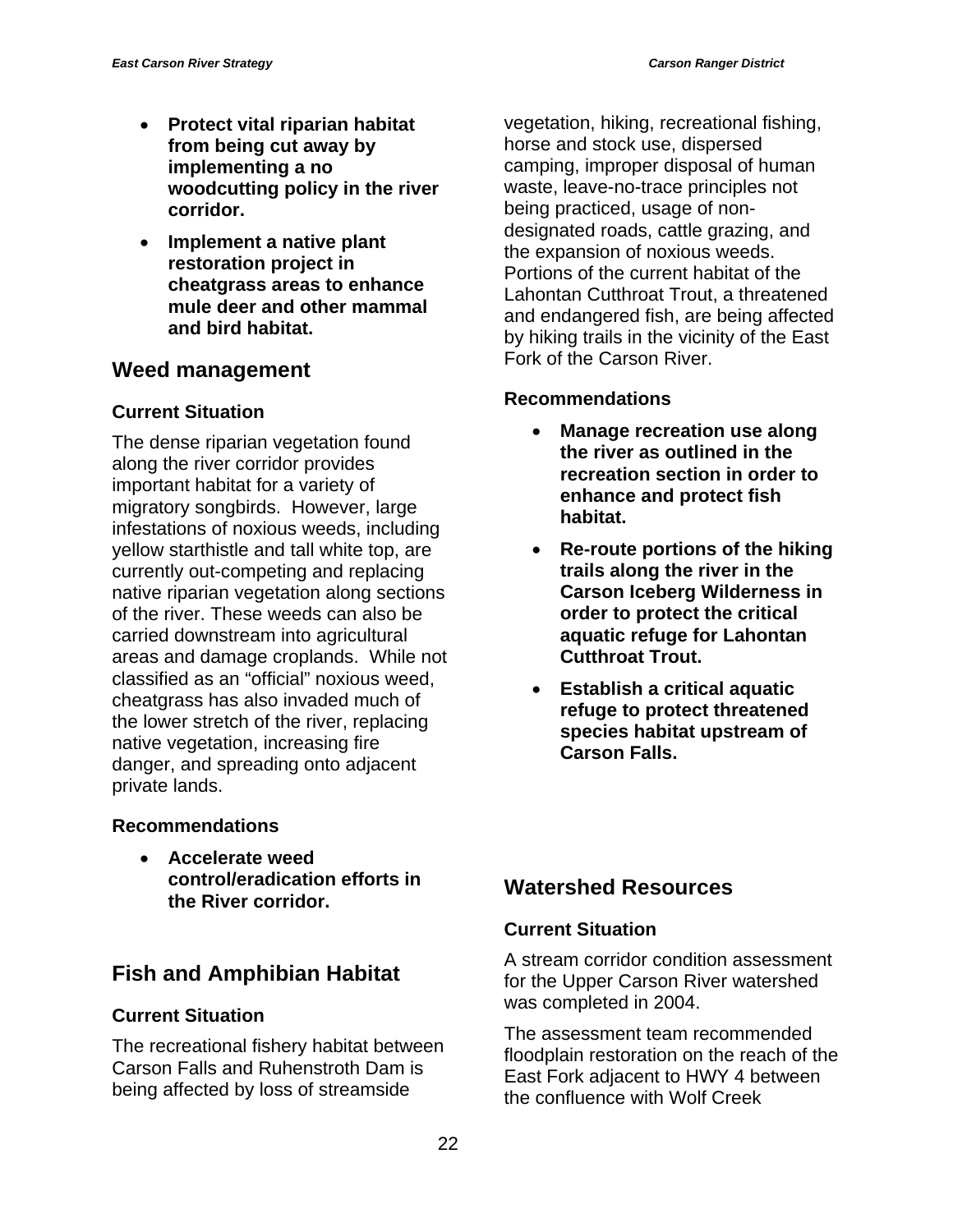downstream to Hangman's Bridge. Much of this reach has been impacted by the proximity of the highway.

#### **Recommendations**

- **Pursue opportunities from willing sellers only to acquire easements or property in the River corridor to protect watershed and other resources. Due to the limited private land base in California, acquisitions should be limited to the lower stretches of the River in Nevada.**
- **Harden campsites and roads at the Centerville Flat dispersed camping area Flat to protect watershed resources.**
- **Designate campsites on Forest Service lands in the river corridor downstream from Centerville Flat in order to protect watershed and other resources.**

## **Heritage Resources**

## **Current Situation**

The River is within the traditional land use areas of the Washoe people. They had temporary camps for resource extraction and long term occupation sites along the East Fork of the Carson River in addition to its use as a travel route.

Discovery of the Comstock Lode in 1859 brought an influx of prospectors and in 1860 gold was discovered along the River at what would become the Silver Mountain Mining District. Construction of mines, mills and towns have all left physical remains along the River.

#### **Recommendations**

- **Monitor cultural sites near hot springs and adjust management as necessary to address any problems.**
- **Evaluate Centerville Flat for heritage resources. Harden campsites and roads at the Centerville Flat dispersed camping area Flat to protect historic resources.**

## **Wild and Scenic River Management**

## **Current Situation**

The East Fork of the Carson River was determined to be eligible for Wild and Scenic River status in the Toiyabe Plan on 1986. A suitability study to recommend all, portions, or none of the River for designation as Wild and Scenic has not been completed yet.

Public concerns about management for wild and scenic river values include the need to protect Highway 4 from flooding and erosion, the potential for a water diversion structure near Horseshoe Bend, and the potential for future restrictions private land use, livestock grazing, weed management, and hazard tree removal.

Public concerns also include the need to manage the river as wild and scenic in order to protect recreation, watershed, and wildlife values and to protect the free flowing river for the use and enjoyment of future generations. It's recognized that a wild and scenic designation could enhance management by providing additional appropriated and grant funding for weed control, recreation use, watershed enhancement and other purposes.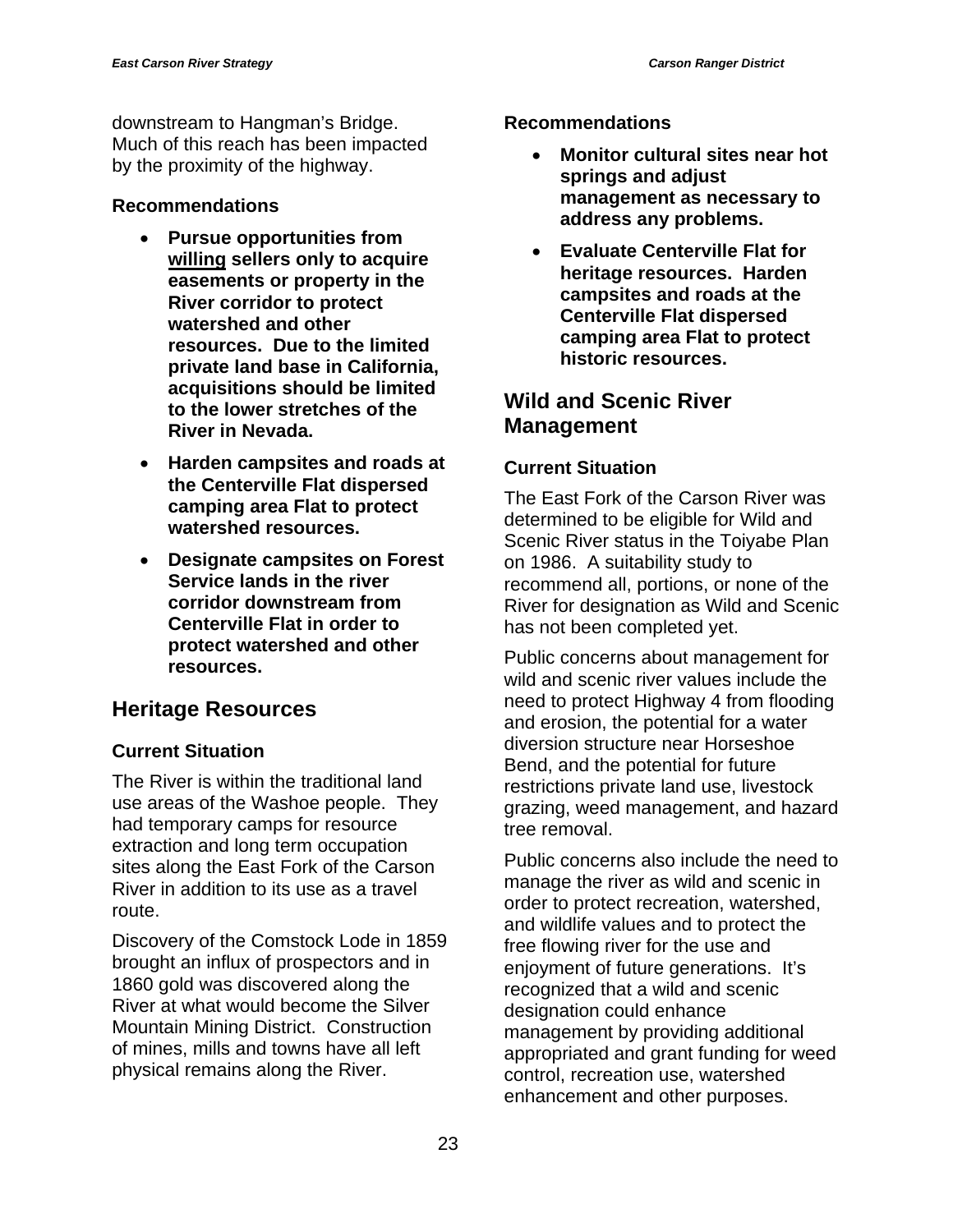#### **Recommendations**

• **Move forward with wild and scenic suitability study. Consider excluding portions of the river with potential conflicts, such as those along Highway 4 and at Horseshoe Bend. Ensure no interference with use of private lands along the river. Ensure that no new requirements for fencing private lands are established. Preserve current livestock grazing. Preserve potential for weed management. Preserve current practice of removing hazard trees.** 

## **Roads**

#### **Current Situation**

Off-highway vehicles (OHV) often pass through tribal, private and national forest system lands to access the river. Damage has occurred to tributaries such as Bryant Creek and its riparian zone, as well as to private property including River Ranch, and the river corridor especially at the Hot Springs.

Unclassified roads in the analysis area present both problems and opportunities. Some of these roads have created problems including erosion/sedimentation, site productivity, and adverse visual impacts.

#### **Recommendations**

- **Keep Forest Roads 689 and 690 in Douglas County open for public access to the river upstream of Horseshoe Bend.**
- **Work with Alpine County and Cal Fish and Game on vehicle management on route 310**

**across from the hot springs. Vehicles are going through Cal Fish and Game lands and causing damage in the hot springs area.** 

- **Work with Douglas County, BIA, and the Washoe Tribe on management of Forest Road 189. It goes mostly through private/Indian allotment land, causing damage to Bryant creek and hot springs area.**
- **Monitor OHV/Hot Springs web sites and send them notices about legal access and responsibility.**
- **Protect stream bank integrity, visual quality, and water quality by enhancing public education, signage and enforcement of closed areas. Rehabilitate new user created roads in areas set aside for non-motorized use.**
- **Close and rehab the user created road/hill climb above the hot springs.**
- **Coordinate with the BLM on future management of the Scossa Canyon road.**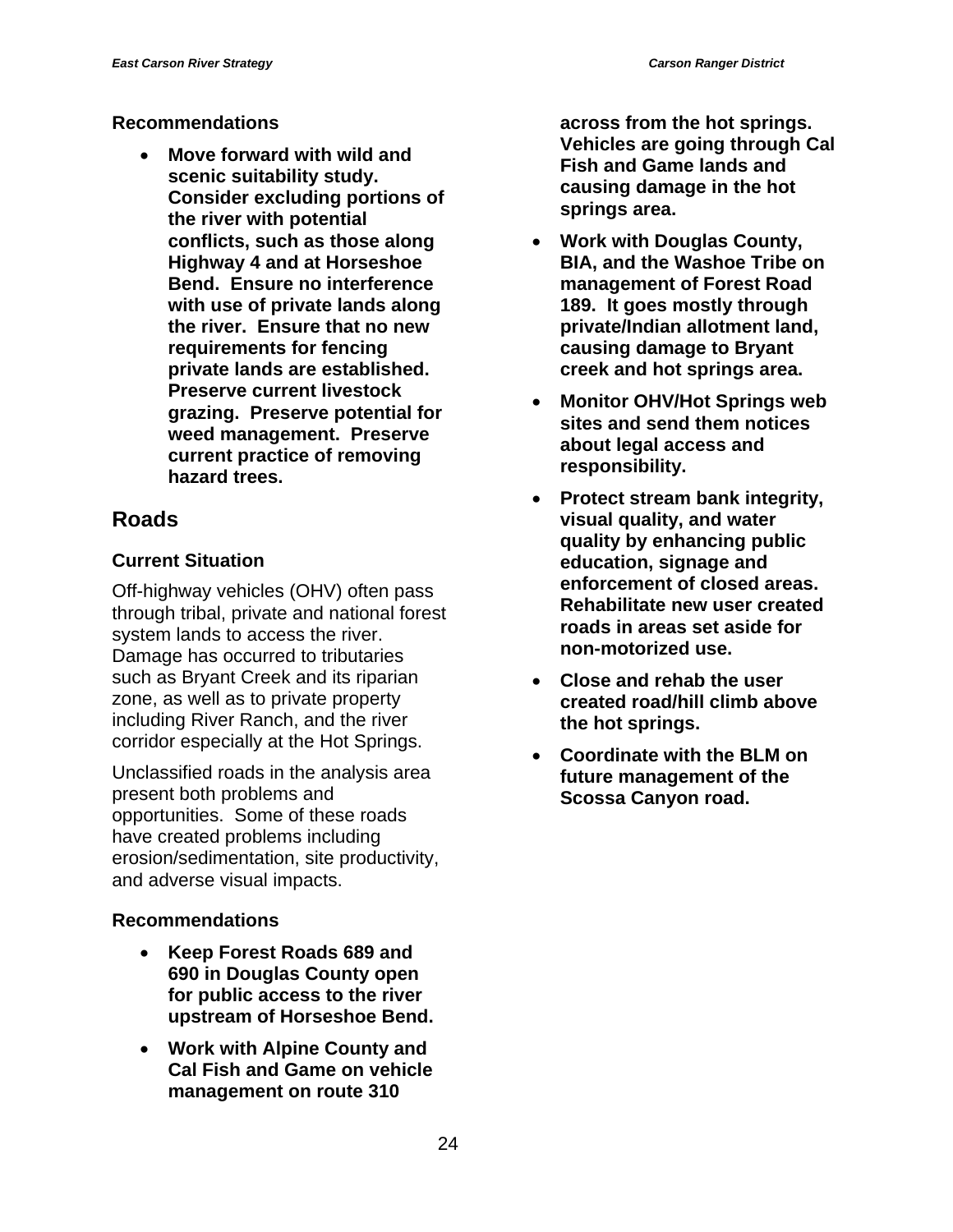| <b>Name</b>             | Responsibility               | <b>Education: Degrees</b>                                                | <b>Experience</b> |
|-------------------------|------------------------------|--------------------------------------------------------------------------|-------------------|
| David Loomis            | <b>Project Manager</b>       | Master Of Science Land Use Planning<br><b>Bachelor Of Arts Economics</b> | 26 Years          |
| Sally Champion          | Watershed                    | Master of Science Watershed<br>Bachelor of Science Wildlife Biology      | 14 Years          |
| Linn Gassaway           | Heritage<br><b>Resources</b> | Master of Arts Anthropology<br>Bachelor of Arts Anthropology             | 17 Years          |
| <b>Steve Hale</b>       | Recreation                   | Master of Science Recreation<br>Bachelor of Science Biology              | 28 Years          |
| Jason Kling             | Fish/Amphibians              | <b>Bachelor of Science Fisheries/Wildlife</b>                            | 6 Years           |
| <b>Maureen Easton</b>   | Wildlife                     | Bachelor of Science Wildlife Biology                                     | 10 Years          |
| Kim Williams            | GIS/Mapping                  | Bachelor of Science Ecology/Biology                                      | 5 Years           |
| <b>Marnie Bonesteel</b> | Recreation                   | Bachelor of Science Forestry/Range                                       | 5 Years           |

## *List of Preparers*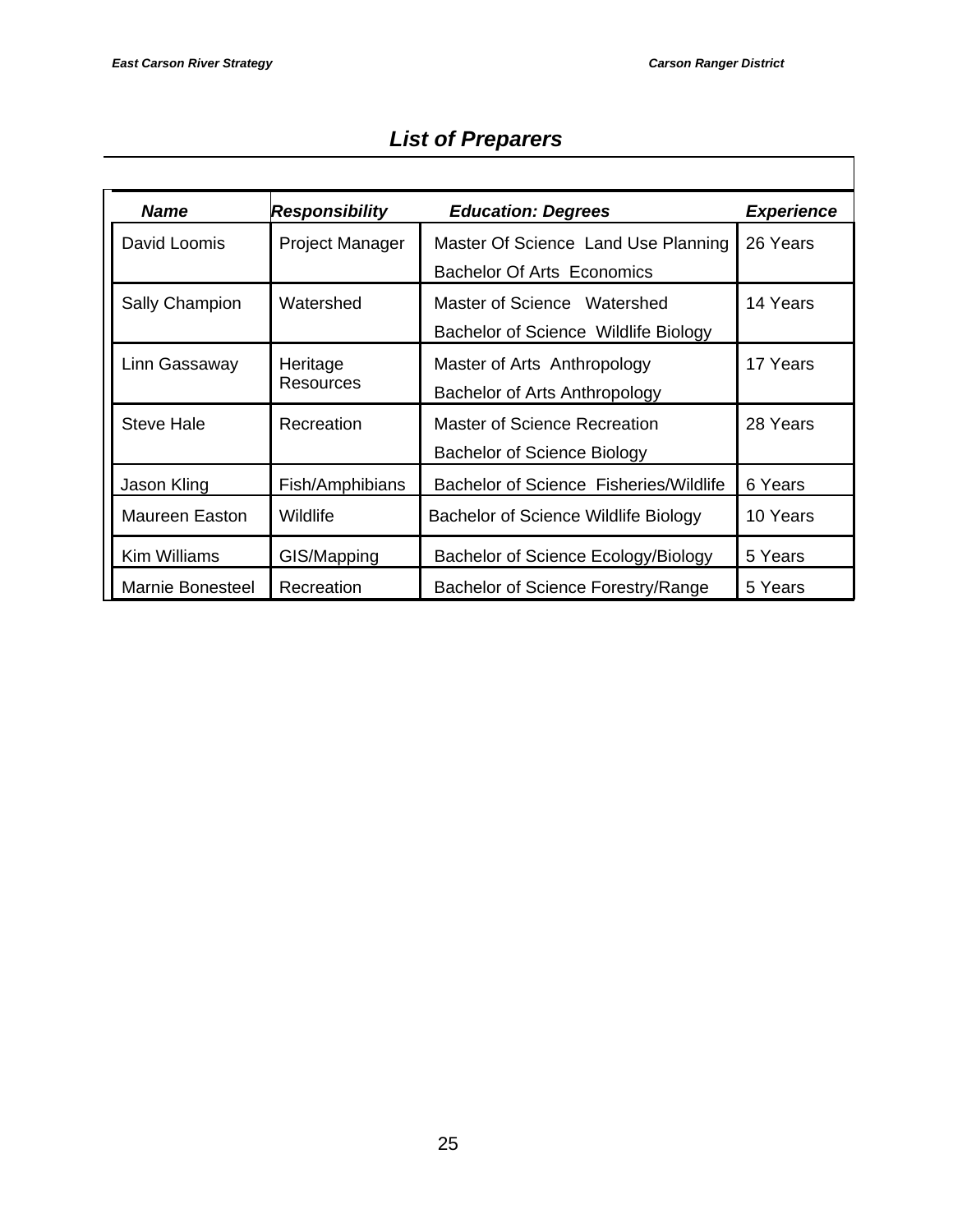## *References*

- Ataman, Kathryn, et al 2001 Summer in the Sierras: 6000 Years of Occupation in Bagley Valley. Prepared for Humboldt-Toiyabe National Forest Carson Ranger District, Contract No. 53-9360-0-01. Prepared by Summit Envirosolutions, Inc.
- Clayton and Beesley 1979 Aspen Art and the Sheep Industry of Nevada and Adjoining Counties. Nevada County Historical Society Bulletin, Volume 33, Number 4, **October**
- D'Azevedo, W.L. 1956 Washoe Place Names. Ms. On file Department of Anthropology, University of Nevada, Reno.
- Hine, R. and J. Faracher 2000 The American West: A New Interpretive History. Yale University Press, New Haven.
- Murphy, Shane, The Lore and Legend of the East Fork: A Historical Guide for Floating the East Carson River, The Carson River Conservation Fund, Zephyr Cove, NV 1982
- USDA Forest Service. Land and Resource Management Plan Toiyabe National Forest, 1986
- Zeier, C.D.Tire Water: Irrigation Practices in Bagley Valley, Alpine County, California. Harding ESE, Carson City, Nevada.
- Zeier, Charles, et al 2002 A Historic Context and Cultural Resource Sensitivity Framework for the Pine Nut Mountains, West-Central Nevada. Submitted to Carson City Field Office Bureau of Land Management.